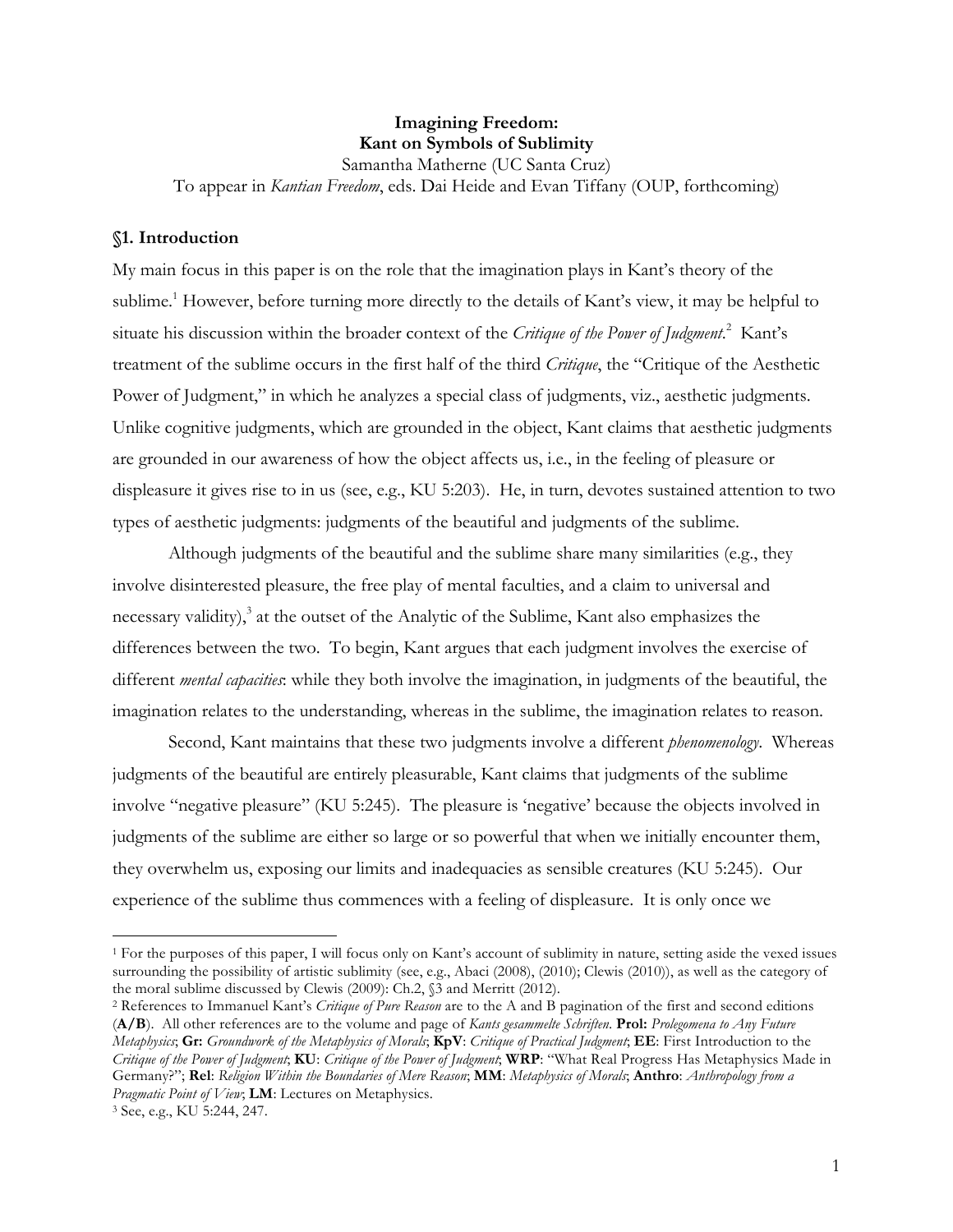subsequently realize that reason within us is elevated above anything sensible that the initial displeasure gives way to a feeling of pleasure in the sublime.

A third way in which judgments of the beautiful and sublime diverge is with respect to *predication*. According to Kant, it is appropriate to call objects in nature 'beautiful' because they have a form that is purposive with respect to our imagination and understanding. In a judgment of the sublime, by contrast, he claims that it is not correct to call the object 'sublime' because it "appear[s] in its form to be contrapurposive for our power of judgment, unsuitable for our faculty of presentation, and as it were doing violence to our imagination" (KU 5:245). Instead of the object, Kant claims that what is "properly sublime" is something with us (KU 5:245).

With this basic framework in this place, we can now proceed to an analysis of the contribution the imagination makes to judgments of the sublime. In describing the imagination's role, there is a tendency among commentators to think that, for Kant, the imagination plays a wholly negative role in judgments of the sublime.<sup>4</sup> On this interpretation, in the sublime, we experience displeasure when very large or powerful objects outstrip our imaginative capacities, thus uncovering our inadequacies as sensible creatures; it is reason alone that is then credited with the pleasure that we feel, as it elevates us past the limits imposed upon us by our imaginations.

However, as a number of other commentators have recognized, this negative interpretation appears to be in conflict with some of Kant's more positive remarks about how the imagination is enlarged in the sublime. He says, for example, in §27 that the sublime involves "the necessary enlargement of the imagination to the point of adequacy to that which is unlimited in our faculty of reason" and in the General Remark that the imagination "acquires an enlargement and power" in the sublime when it serves as "an instrument of reason and its ideas" (KU 5:259, 5:269). This line of thought suggests an alternative *positive* interpretation of the imagination's role in the sublime, according to which the imagination is not just humiliated, but also expanded and empowered in these judgments and that this, in turn, contributes to the pleasure we feel.<sup>5</sup>

 <sup>4</sup> See, e.g., Matthews (1996): 169-171, 175, 177; Allison (2001): 315, 326; Kirwan (2004): 62-3, 77; Abaci (2008): 240; Merritt (2012): 39; and Doran (2015): 239.

<sup>5</sup> See, e.g., Makkreel (1984), (1990): Ch. 4; Gibbons (1994): Ch. 4; Pillow (2000): Chs. 3-4; Guyer (1993): Ch. 7, (2005): Ch. 9; Clewis (2009): 79-83; Brady (2013a): Ch. 3, (2013b); Budd (2002): 82fn 12. While Lyotard (1991) also addresses how the imagination is expanded in the sublime, he does so in a way that downplays the positive contribution reason makes. Crowther (1989): 132-3 notes that Kant makes some scattered remarks about a positive, primarily aesthetic role for the imagination in the sublime; however, he argues this is something that remains ambiguous in Kant's account given his primary interest in the connection between sublimity and morality.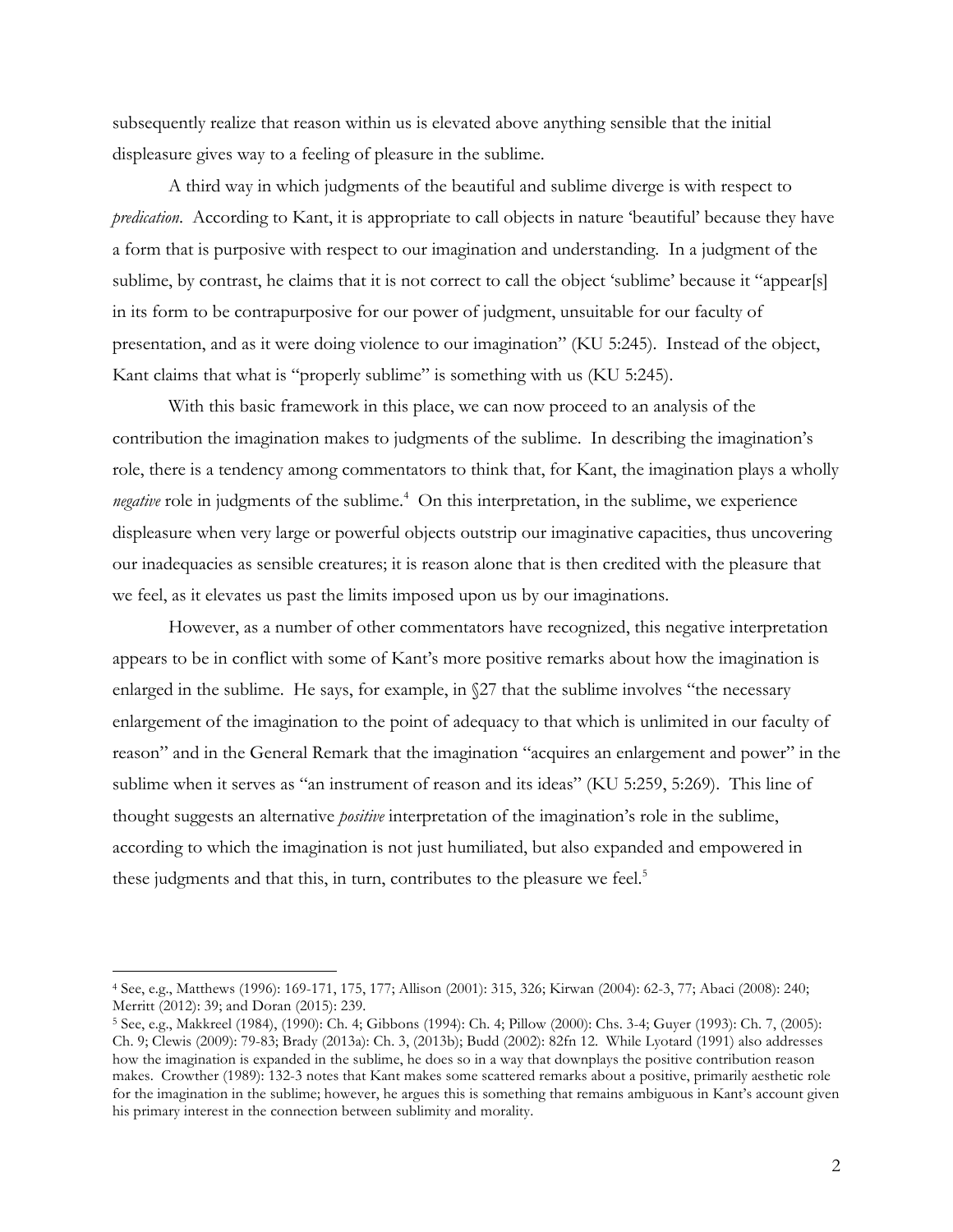In what follows I aim to further develop the positive interpretation by situating it within Kant's general theory of the imagination as a faculty of presentation [*Darstellung*].<sup>6</sup> Doing so, I argue, reveals that the imagination makes a positive contribution to the sublime and our pleasure therein because it enables us to treat objects in nature as a symbolic presentation of what in us is properly sublime, viz., our vocation as free and moral agents.<sup>7</sup> More specifically, I claim that on Kant's view the imagination encourages us to treat very large objects as a symbol of the greatness of our vocation and very powerful objects as a symbol of the might of this vocation. What is more, I show that insofar as Kant connects this vocation to our freedom, the imagination contributes to Kant's overall efforts in the third *Critique* to explain how the "great chasm" between nature and freedom can be overcome, helping us treat nature as a symbol of our freedom and sublimity within (KU 5:195).

Although my goal is to bring out the imagination's positive role, I do not mean to deny that it is also the source of the displeasure we feel, so I begin in §2 with a discussion of Kant's analysis of the imagination's negative contribution to judgments of the sublime. I then turn to the imagination's positive contribution and since my interpretation of this feature of his view hinges on his theory of presentation and symbolism, in §3 I examine his detailed explanation of these topics in §59 of the third *Critique*. In §4 I apply this framework to his discussion of the role the imagination plays in judgments of the sublime, arguing that it produces presentations that serve as symbols of our moral vocation. In §5 I show that on account of the purposive nature of these symbolic activities, the imagination helps give rise to the pleasure we feel in the sublime. I conclude in §6 by exploring how the imagination's exercise in the sublime contributes to bridging the gap between nature and freedom.

## **§2. Imagination and Displeasure in the Sublime**

 <sup>6</sup> The majority of commentators who have noted the relevance of the notion of presentation and the sublime do so in their analysis of the connection between sublimity and Kant's doctrine of aesthetic ideas, e.g., Crowther (1989): 155-161; Gibbons (1994): 139-143; Pillow (2000): Ch. 3; and Doran (2015): 280-285. Exceptions to this include Guyer (2005): 229, 230 and Brady (2013a): 77, who allude to presentation in the sublime in its own right. While there are fruitful connections to be made here, I think that in order to fully appreciate the relationship between aesthetic ideas and sublimity, we need to situate it within the broader framework of symbolic presentation (here I differ from Pillow (2000), (2001) who distances Kant's account of aesthetic ideas from symbolism). I take steps in this direction below by analyzing this broader framework and its application to sublimity; however, the topic of aesthetic ideas is not one I pursue further here.

<sup>7</sup> Insofar as I emphasize the idea that sublime is a symbol of morality, my interpretation is in the spirit of the interpretations offered by Guyer (2005): 227-230 and Clewis (2015) and I intend to provide further support for this approach by offering, as neither Guyer nor Clewis does, a detailed analysis of how the imagination produces symbols in the context of the sublime.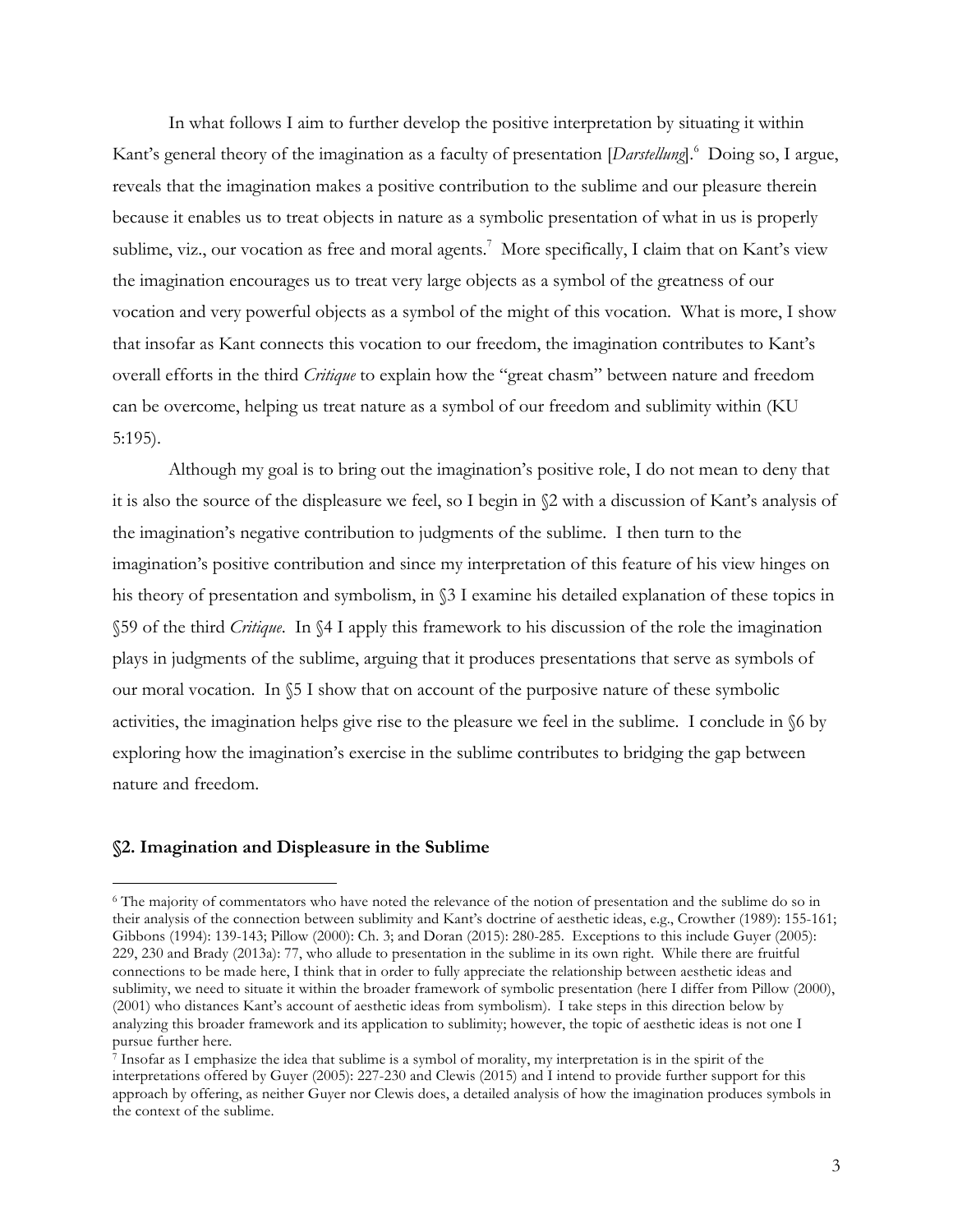In this section, I want to concentrate on the connection Kant draws between the imagination and the displeasure that we feel in the sublime. To this end, Kant emphasizes the idea that we experience very large or very powerful objects in nature as displeasing because they are *contrapurposive* with respect to the imagination. As we saw him make this point above, these objects appear 'unsuitable for', even 'do violence to' the imagination (KU 5:245). Furthermore, on Kant's view, this contrapurposiveness manifests in different ways depending on whether the judgment at issue is a judgment of what he calls the 'mathematically' or 'dynamically' sublime. Whereas judgments of the mathematically sublime are responsive to extremely large objects and involve a relationship between the imagination and theoretical reason, judgments of the dynamically sublime concern extremely powerful objects and in them the imagination relates to practical reason. Let's consider the negative role the imagination plays in each of these judgments in turn.

In the mathematically sublime, Kant indicates that the imagination's contrapurposiveness manifests itself in its cognitive efforts toward the "aesthetic estimation" of the magnitude or size of an object (KU 5:251). On his view, we can estimate the magnitude of an object in two ways: either through mathematical estimation in which we numerically measure the object, e.g., I measure a tree to be eight feet tall with a measuring tape, or through aesthetic estimation in which we measure something "by eye," e.g., I estimate how large a tree is just by scanning its height with my eyes (KU 5:251). And it is in the imagination's efforts toward the aesthetic estimation of very large objects that Kant suggests that it becomes frustrated, indeed, twice over.

To begin, Kant claims that in order for aesthetic estimation to be possible, the imagination must engage in two perceptual activities: 'apprehension' [*Auffassung*] and 'comprehension' [Zusammenfassung] (KU 5:251-2).<sup>8</sup> In apprehension, the imagination takes up an object part by part, e.g., if I am looking at a tree from bottom to top, my imagination first takes up the tree's roots, then its trunk, and finally its branches. Meanwhile in comprehension, I represent those apprehended parts together in a single whole, e.g., I combine the representations of the roots, trunk, and branches together into a representation of the tree as a whole. On Kant's view, it is only if we both apprehend and comprehend an object that we will be able to aesthetically estimate how large it is.

 <sup>8</sup> In contrast with Makkreel (1984) who argues that the comprehension Kant describes in the third *Critique* (see, e.g., KU 5:251-2) differs from his analysis of the synthesizing activities of the imagination in the first *Critique*, I take apprehension in the third *Critique* to map onto what Kant calls the synthesis of apprehension in the A Deduction (A98-100) and comprehension to map onto the combination of the synthesis of apprehension and reproduction, which results in the formation of an image, i.e., a holistic representation of an object we perceive (A120-1). For a lengthier discussion of the imagination and image-formation in perception, see Matherne (2015).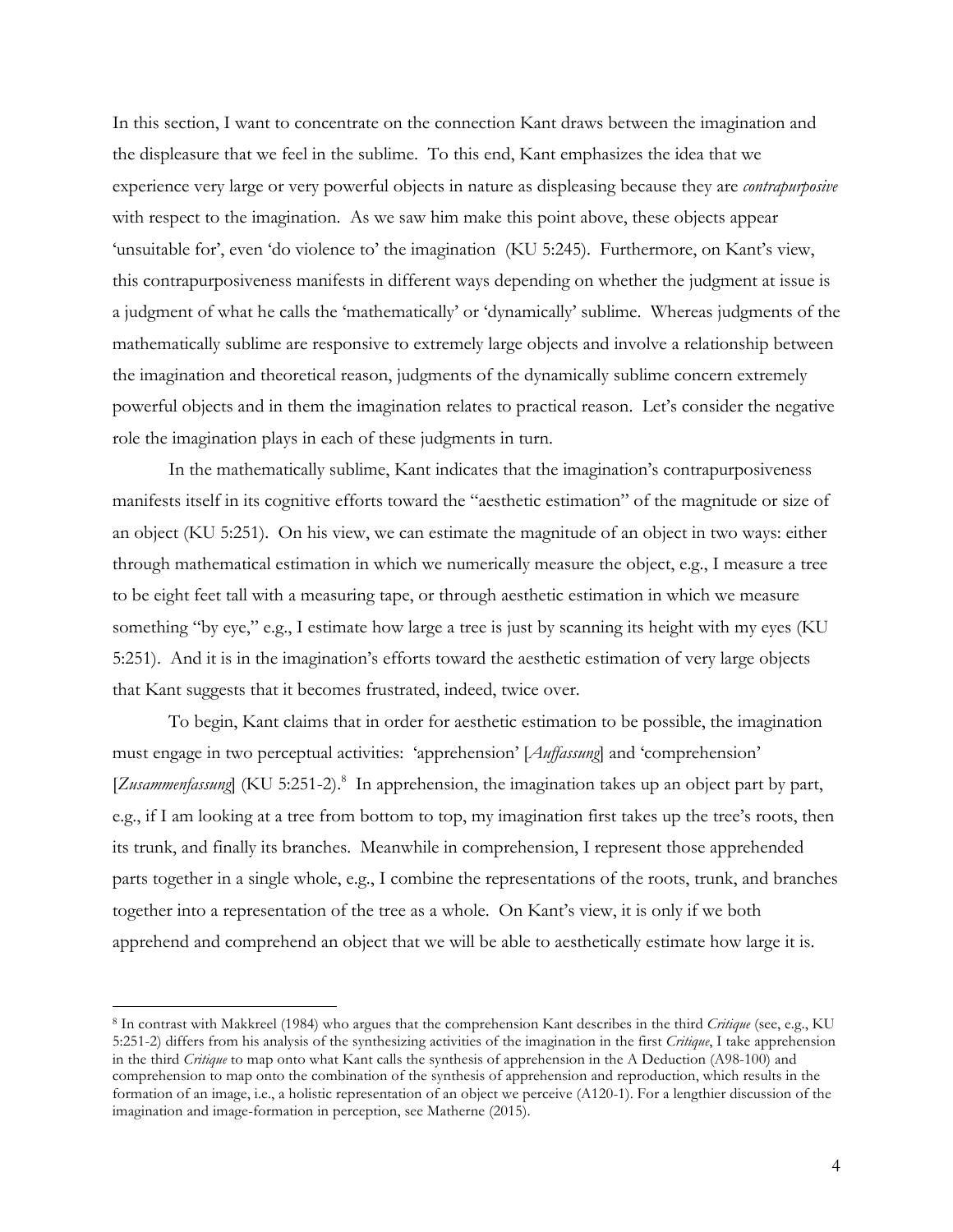Although normally in perception we are able to accomplish both apprehension and comprehension, Kant claims that when we encounter extremely large objects, our imaginations hit a barrier: though we can apprehend them part by part, we cannot comprehend them. In his words,

when apprehension has gone so far that the partial representations… that were apprehended first already begin to fade in the imagination… then it loses on one side as much as it gains on the other, and there is in the comprehension a greatest point beyond which it cannot go (KU 5:252).

In order to illustrate the failure of comprehension, Kant uses the example of entering St. Peter's for the first time: although we can successively apprehend the various parts of it, e.g., the sculptures, mosaics, columns, altars, etc., we fail in our attempts to comprehend it because St. Peter's is so large we cannot combine the representations of the parts together into a representation of the whole.<sup>9</sup> When this happens, Kant claims that,

there is a feeling of the inadequacy of [one's] imagination for presenting the ideas of a whole, in which the imagination reaches its maximum and, in the effort to extend it, sinks back into itself (KU 5:252).

By Kant's lights, this example points toward one of the ways in which extremely large objects can give rise to displeasure in us: they are so large they contravene the imagination's attempts to comprehend them and their contrapurposiveness in this regard is something we experience as displeasing.

However, Kant argues that there is a further way in which the imagination contributes to displeasure in the mathematically sublime, viz., when it fails to meet a demand of theoretical reason to produce a comprehensive representation of the infinite. According to Kant, when we attempt to aesthetically estimate very large objects, we feel that they are so large that the only standard or "basic measure" by which they could be measured is by nature as an "absolute whole" or "absolute totality," i.e., by nature as infinite (KU 5:257, 255). And it is at this point that reason becomes relevant to aesthetic estimation because Kant claims that it demands that the imagination produce a comprehensive representation of nature as infinite:

the voice of reason… requires totality for all given magnitudes… hence comprehension in **one** intuition, and it demands a **presentation** for all members of a progressively increasing numerical series, and does not exempt from this requirement even the infinite (space and past time), but rather makes it unavoidable for us to think of it… as **given entirely** (in its totality) (KU 5:254).

 <sup>9</sup> I am here using the St. Peter's example only to illustrate what happens when we fail at comprehension; I leave aside whether this example has implications about the possibility of the sublime in art.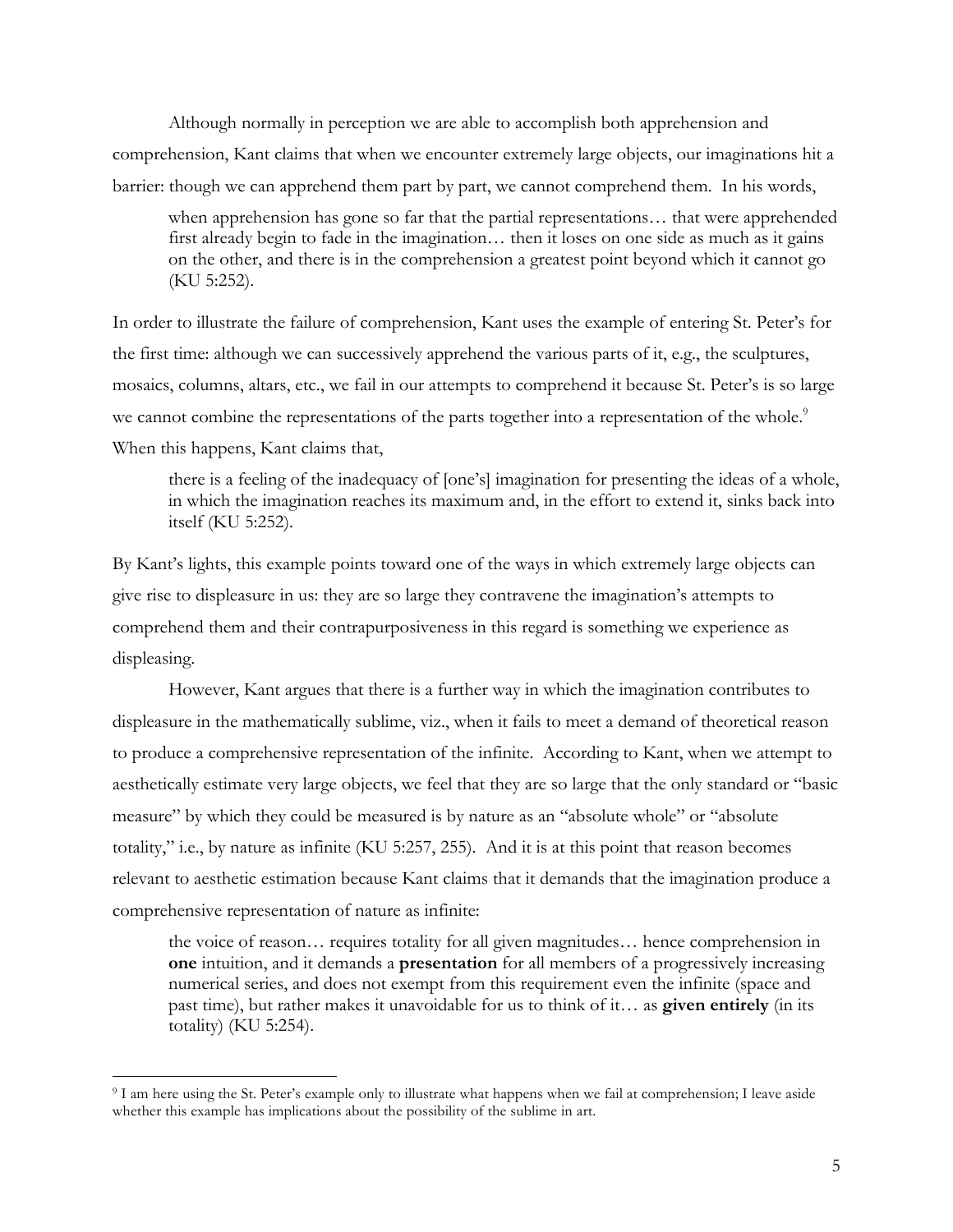As he makes this point in  $\sqrt{27}$ , "the idea of the comprehension of every appearance that may be given to us into the intuition of a whole is one enjoined on us by a law of reason" (KU 5:257). So, on Kant's view, reason demands that the imagination form a comprehensive representation of nature as an absolute, infinite whole. However, he claims that in this the imagination is doomed to failure: given that the idea of infinity is a supersensible idea, hence something that "admits of no intuition," the imagination cannot produce a comprehensive intuition of it (KU 5:255). This points to a second way in which the imagination is frustrated: it cannot live up to the demands that reason places on it, and this only deepens the displeasure we experience in the mathematically sublime.

While Kant is explicit about the inadequacy of the imagination in the case of the mathematically sublime, the role the imagination plays in the dynamically sublime can be more difficult to detect. Indeed, some commentators have gone so far as to suggest that the imagination does not play a significant role in the dynamically sublime at all.<sup>10</sup> However, since in his general analysis of judgments of the sublime in §23 Kant is clear that they involve a relation between the imagination and reason, it would be blatantly inconsistent if the imagination did not play a role in the dynamically sublime. Fortunately, Kant provides us with enough hints to reconstruct his view.<sup>11</sup>

Recall that in the dynamically sublime, the imagination is brought into relation with practical reason, i.e., "the faculty of desire" (KU 5:247). In general, when discussing the imagination in a practical context, Kant treats the imagination as the source of our idea of well-being or happiness. As we see in the *Groundwork*, for example, Kant defines happiness as the concept of "a maximum of well-being, in my present and every future condition" and he claims that this is "not an ideal of reason, but of the imagination, which rests merely on empirical grounds" (Gr. 4:418).<sup>12</sup> Kant takes up this idea in his analysis of the imagination in the dynamically sublime, claiming that when it comes to "our feeling of well-being… the imagination, in accordance with the law of association, makes our state of contentment physically dependent" (KU 5:269). As Kant indicates here, in its practical function, the imagination projects an idea of our happiness as something that is physically dependent, e.g., on riches, health, long life, etc. This, in turn, bears on the faculty of desire insofar as happiness is an end that we as 'dependent' and 'finite' beings desire (see Gr. 4:416, KpV 5:25). In its practical exercise, then, the imagination articulates and projects the end of happiness that we, as finite creatures, strive for.

<sup>&</sup>lt;sup>10</sup> Crowther (1989): 119-120, Myskja (2002): 139-141<br><sup>11</sup> The reconstruction I provide here owes much to Clewis's (2009): 79-80 insightful discussion of the connection between the imagination and happiness as it bears on the dynamically sublime.

<sup>12</sup> See also KU 5:430, MM 6:452, KpV 5:61.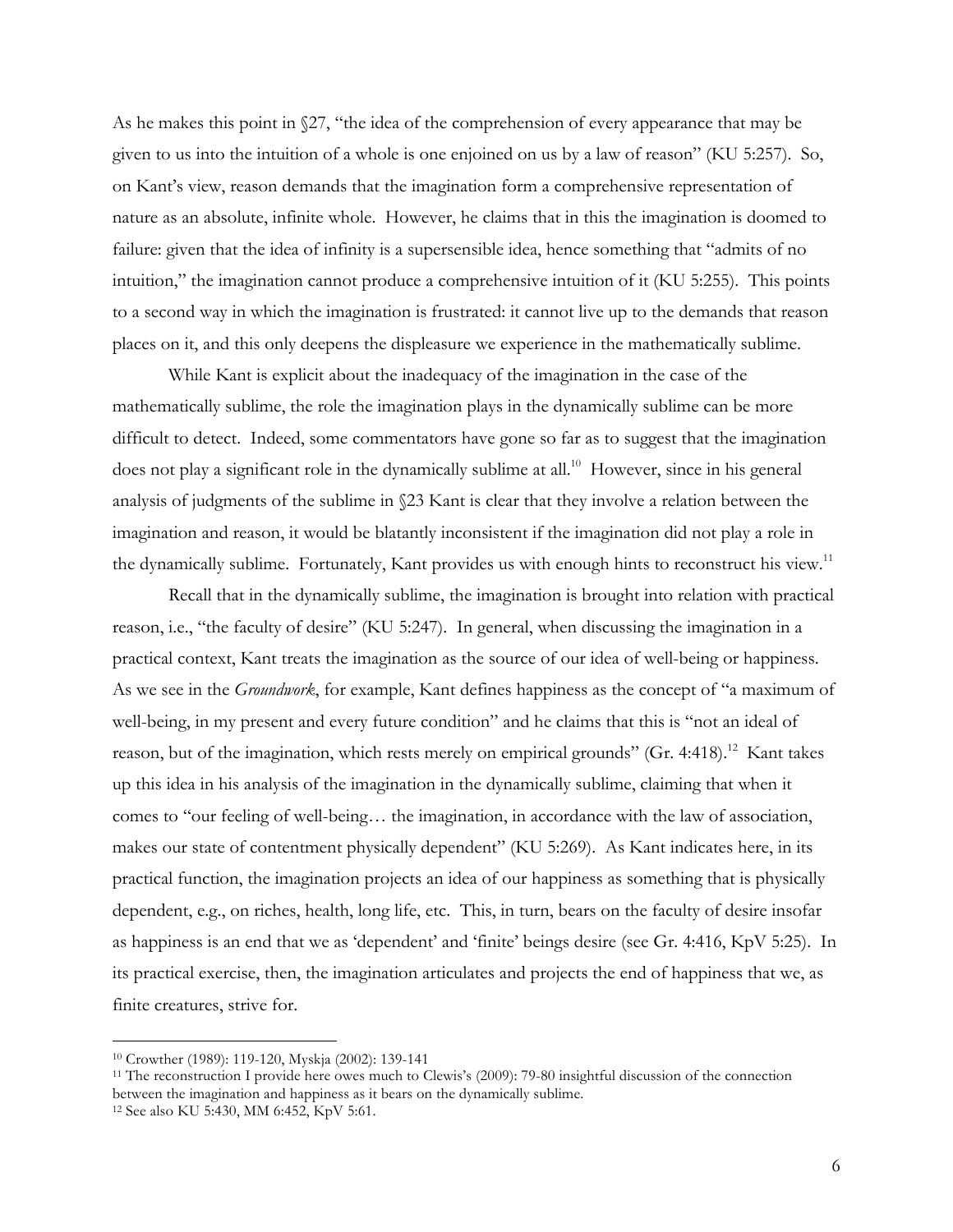Having established that in the dynamically sublime, the imagination operates as the source of our idea of happiness, we can tease out why Kant's thinks very physically powerful objects in nature would be experienced as contrapurposive with respect to this. According to Kant, when confronted with physically powerful objects in the dynamically sublime, although we are not actually afraid of these objects,13 we nevertheless represent them as fearful: "we merely **think** of the case in which we might wish to resist [the object] and think that in that case all resistance would be completely futile" (KU 5:260). For example, as I watch a raging sea from the safety of my car, I could imagine a case, me in a dinghy, in which any attempt to resist those crashing waves would be futile. When we imagine such a case, Kant claims that it "make[s] us, considered as natural beings, recognize our physical powerlessness" (KU 5:261).

This, in turn, bears on the issue of contrapurposiveness because in imagining such a case, we imagine the object as something that is contrapurposive with respect to the end of happiness that our imagination's project. That is to say, insofar as the imagination projects our happiness as a state that depends on the achievement of physical things, in an imagined scenario in which a very powerful object makes us feel physically powerless, we would not, in fact, be able to achieve this end. When I, for example, imagine myself in the dinghy, then the powerlessness I feel in the face of the raging sea threatens my ability to acquire the riches, health, long life, etc., that I imaginatively project as requisite for me attaining the end of happiness. On Kant's view, we will accordingly experience these very powerful objects as contrapurposive with respect to our imaginative projection of happiness because they threaten our ability to achieve this end. Had the imagination not projected our happiness as something that is dependent on physical goods, then we would not experience these objects as contrapurposive. However, since it has done so, when very powerful objects threaten our ability to achieve these goods, we will experience them as contrapurposive with regard to this imaginatively projected end. For Kant, it is this experience of objects as contrapurposive with respect to our imaginative projection of the end of happiness that ultimately gives rise to our displeasure in the dynamically sublime.

In both judgments of the mathematically and dynamically sublime, then, we experience the relevant object as contrapurposive with respect to our imagination, either in its cognitive or practical exercise. Hence Kant's claim that, "The feeling of the sublime is thus a feeling of displeasure from

<sup>&</sup>lt;sup>13</sup> On Kant's view, if we were actually afraid, then we would not be able to engage in the sort of reflection required for aesthetic judgment (see KU 5:260-1).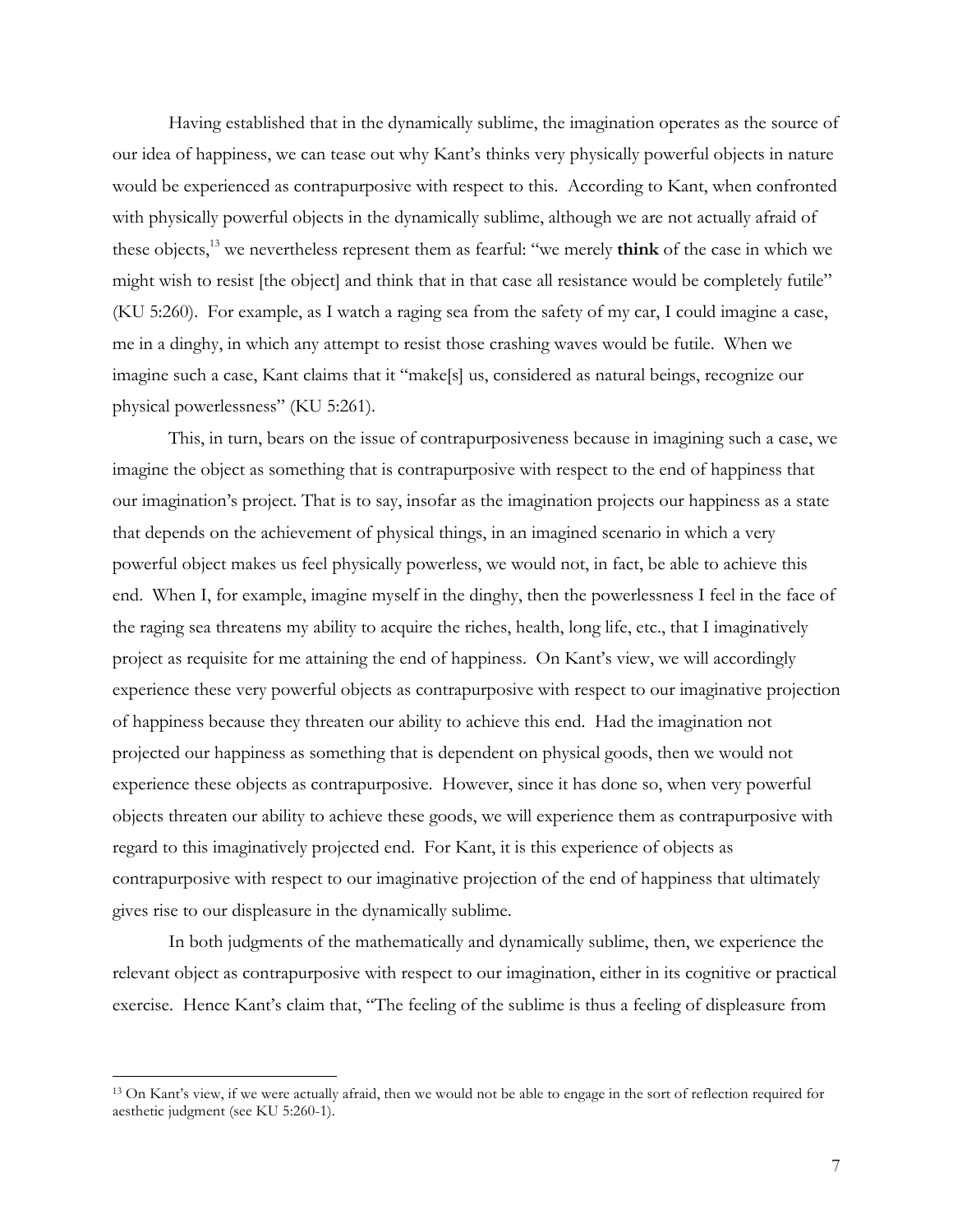the inadequacy of the imagination" (KU 5:257).<sup>14</sup> And it is in light of these considerations that it can be tempting to think that, for Kant, the imagination plays a wholly negative role in judgments of the sublime. However, as I mentioned in the introduction, this interpretation is at odds with Kant's more positive claims about the enlargement and empowerment of the imagination in judgments of the sublime. Thus in order to do justice to Kant's analysis of the imagination's role in the sublime, we cannot just address its contribution to our displeasure, but also need to analyze its more expansive, positive role.

#### **§3. The Imagination As the Faculty of Presentation**

In order to fully appreciate the imagination's positive contribution to the sublime, I believe that we need to situate it within Kant's more general analysis of the imagination as a faculty of presentation or exhibition [*Darstellung*]. Kant characterizes the imagination in this way throughout the third *Critique* and his treatment of it in the Analytic of the Sublime is no exception.<sup>15</sup> Indeed, he introduces the imagination in these terms, saying that in the sublime, "the faculty of presentation or the imagination is considered, in the case of a given intuition, to be in accord with… reason, as promoting the latter," and this is a theme he develops over the course of the Analytic (KU 5:245). Given that he is thinking of the imagination as a faculty of presentation in the context of the sublime, I want to raise two questions: first, what does Kant mean by describing the imagination as a faculty of presentation, and, second, how does it operate as such in judgments of the sublime. I will address the first question in this section and the second in §4.

Kant's most thorough discussion of presentation in the third *Critique* is found in §59, "On beauty as a symbol of morality."<sup>16</sup> There, he describes a presentation as an intuitive representation of a concept. In his language, a presentation is an intuition that involves the *Versinnlichung*, the 'making-sensible' or 'sensible rendering' of a concept.<sup>17</sup> He, in turn, delineates two types of presentations: schematic and symbolic.

A schema, on his view, is a 'direct' and 'demonstrative' presentation of a concept (KU 5:352). Now, at first blush, given Kant's consistent emphasis on the difference between intuitions

 <sup>14</sup> Kant makes this claim in the context of the mathematically sublime but for reasons discussed above I think it can be extended to the dynamically sublime as well.

<sup>15</sup> For other passages in which Kant aligns the imagination with the faculty of presentation see, e.g., EE 20:220, 221, 224; KU 5:192, 232, 233, 244, 245, 251, 253, 254, 257, 258, 274, 279, 314, 315, 317, 326, 327, 343, 366; and Anthro §§28, 38. See Henrich (1992): 47-49 for a discussion of the development of Kant's use of *Darstellung*.<br><sup>16</sup> Kant offers a very similar view in his essay "What real progress has metaphysics made in Germany?" (1793) (20:279-

<sup>280).</sup> 

<sup>&</sup>lt;sup>17</sup> Guyer and Matthews use the former translation at KU 5:351 and the latter at KU 5:356.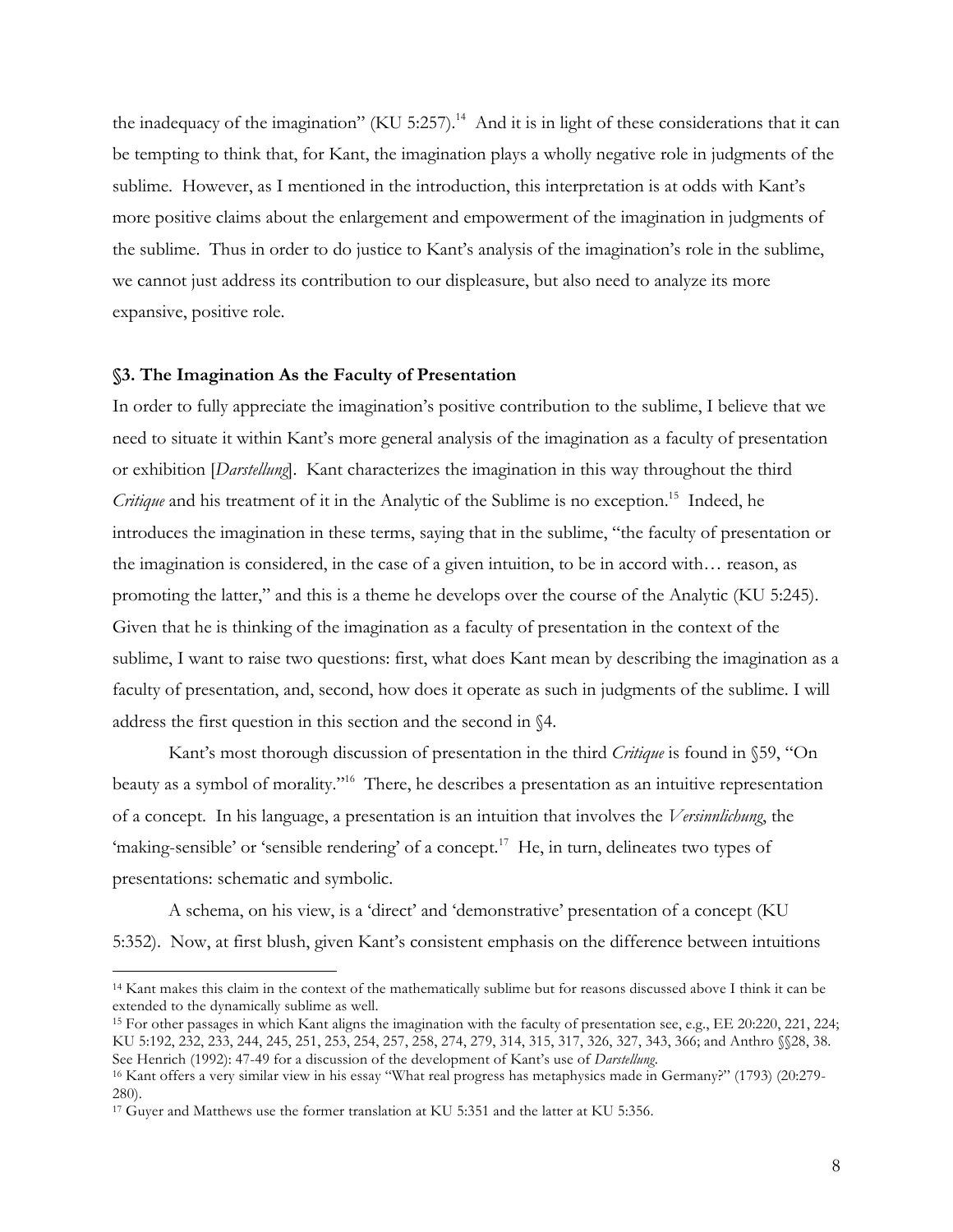and concepts, it might seem odd for him to claim that a schema, qua an intuitive representation, can directly present a concept. However, I think that we can make sense of the directness of this relation if we concentrate on the connection Kant draws between direct presentations and the notion of demonstration. In the first Remark to the Antinomy of Taste, Kant describes demonstration as follows:

**Concepts of the understanding** must, as such, always be demonstrable (if by demonstrating, as in anatomy, it is merely **presenting** [*Darstellen*] that is understood); i.e., the object that corresponds to them must always be able to be given in intuition (pure or empirical)…. Thus one says of an anatomist that he demonstrates the human eye when he makes the concept he has previously expounded discursively intuitable by means of the dissection of this organ (KU 5:342).

As we see in this passage, on Kant's view, to demonstrate a concept means to present the object that corresponds to that concept in intuition. And his mention of anatomy is instructive: the anatomist demonstrates the concept of the eye by means of the intuition of the dissected eye, which presents the object that corresponds to that concept. Notice that in order for this to count as a demonstration, the *content* of the concept must directly map onto the *content* of the intuition. In the anatomy case, for example, in order for the dissection to count as a demonstration, the content of the concept of the eye, e.g., the intellectual representation of 'an almost spherical globe made up of the eyeball and optical nerve', must directly map onto the content of the intuition of the dissected eye, e.g., the sptaio-temporal representation of the almost spherical globe made up of an eye ball and an optical nerve that is on the anatomist's table. Accordingly, in order for an intuition to count as a demonstration of a concept, it must *directly* present the *content* of that concept in intuition. Applying this to Kant's account of schemata, his idea is that a schema is a direct presentation of a concept in the sense that the content of the intuition maps onto the content of the concept in the way required for the former to count as a demonstration of the latter.

Kant offers his most extended discussion of schemata in the so-called Schematism chapter of the first *Critique*, where he focuses, in particular, on what he calls 'transcendental schemata'  $(A137/B176-A147/B187).$ <sup>18</sup> For Kant, a transcendental schema is a direct intuitive presentation of a

 <sup>18</sup> At the outset of §59, Kant says that an intuition that demonstrates the reality of the "pure concepts of the understanding… are called **schemata**" and that a presentation is "**schematic**, where to a concept grasped by the understanding the corresponding intuition is given *a priori*" (KU 5:251). While this suggests that all schemata are *a priori*  representations of the categories (i.e., the transcendental schemata at issue in the first *Critique*), I do not think Kant is committed to this. For in the "What real progress" essay, Kant offers a broader definition of schemata: "If objective reality is accorded to the concept directly (*directe*) through the intuition that corresponds to it, i.e., if the concept is immediately presented, this act is called schematism… [This] occurs with concepts of the sensible" (WRP 20:279). So understood, a schema in the broadest sense is the presentation of concepts that refer to something sensible and these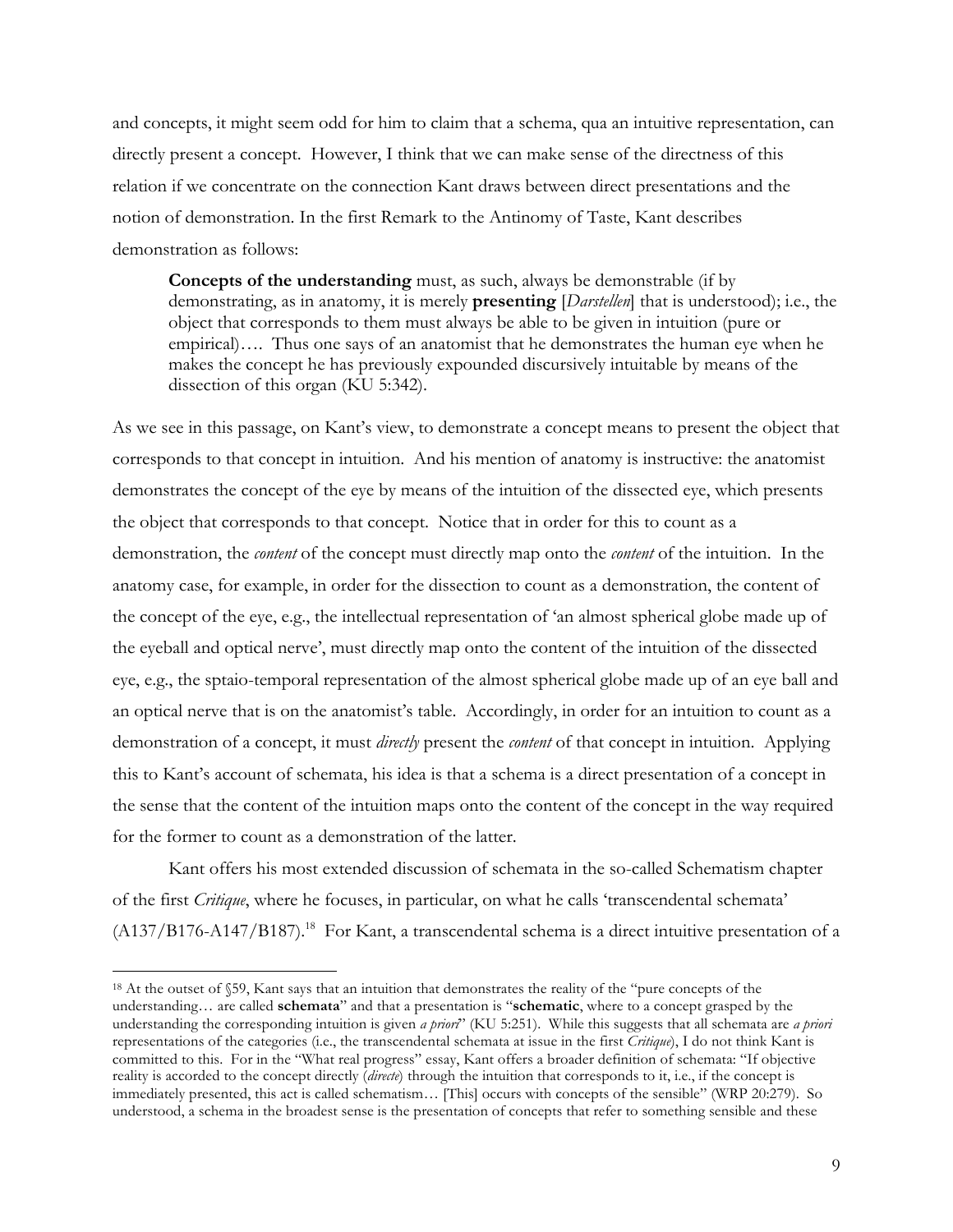pure concept of the understanding, i.e., a category. More specifically, he claims that a schema involves a 'time-determination' [*Zeitbestimmung*] that directly presents the category in temporal terms (A139/B178). Again, it may seem odd that Kant claims a category, qua a pure concept, can be directly presented through a schema, qua an intuitive representation; however, he takes this to be the case because he thinks that the content of the former maps onto the content of the latter. In fact, on Kant's view, the content of the transcendental schema is derived from the content of the category insofar as the former is something that imagination produces by applying the category to the *a priori* manifold of time:

The schema of a pure concept of the understanding… is… a transcendental product of the imagination, which concerns the determination of the inner sense in general, in accordance with conditions of its form (time) in regard to all representations, insofar as these are to be connected together *a priori* in one concept in accord with the unity of apperception (A142/B181).

On Kant's view, then, a transcendental schema is a time-determination in the sense that it is the result of the imagination having determined the *a priori* manifold of time in light of the content of the categories. In the case of cause, for example, the intellectual content of the category of causality is "something follows something else in accordance with a rule," and when the imagination applies this category to the *a priori* manifold of time it produces a transcendental schema, the content of which is "in time something follows something else in accordance with a rule" (A243/B301).<sup>19</sup> Insofar as the content of this schema derives from the intellectual content of the category, the former qualifies as what Kant defines as a direct presentation or demonstration of the category.

In contrast with schematic presentations, Kant argues that the second kind of imaginative presentations, i.e., symbolic presentations, can only present concepts in an 'indirect' fashion "by means of an analogy" (KU 5:352). As is standard, on Kant's view, an analogy is something that involves a comparison between two things; however, in §59 he argues that an analogy turns not on any similarity in the 'content' of the compared things, but rather on the "form of reflection" that

concepts can either be *a priori*, i.e., the categories, or empirical. Indeed, it is only if this is Kant's view that we can make sense of the fact that in the Schematism in the first *Critique*, he addresses both transcendental schemata and sensible schemata associated with mathematical concepts and empirical concepts (A140-1/B180).<br><sup>19</sup> Kant sometimes phrases this point in terms of the order of a manifold, his idea being that whereas the intellectual

content of the category of cause involves something following something else in a manifold in accordance with a rule, the content of its transcendental schema is "the succession of the manifold insofar as it is subject to a rule," where succession is here understood temporally (A144/B183).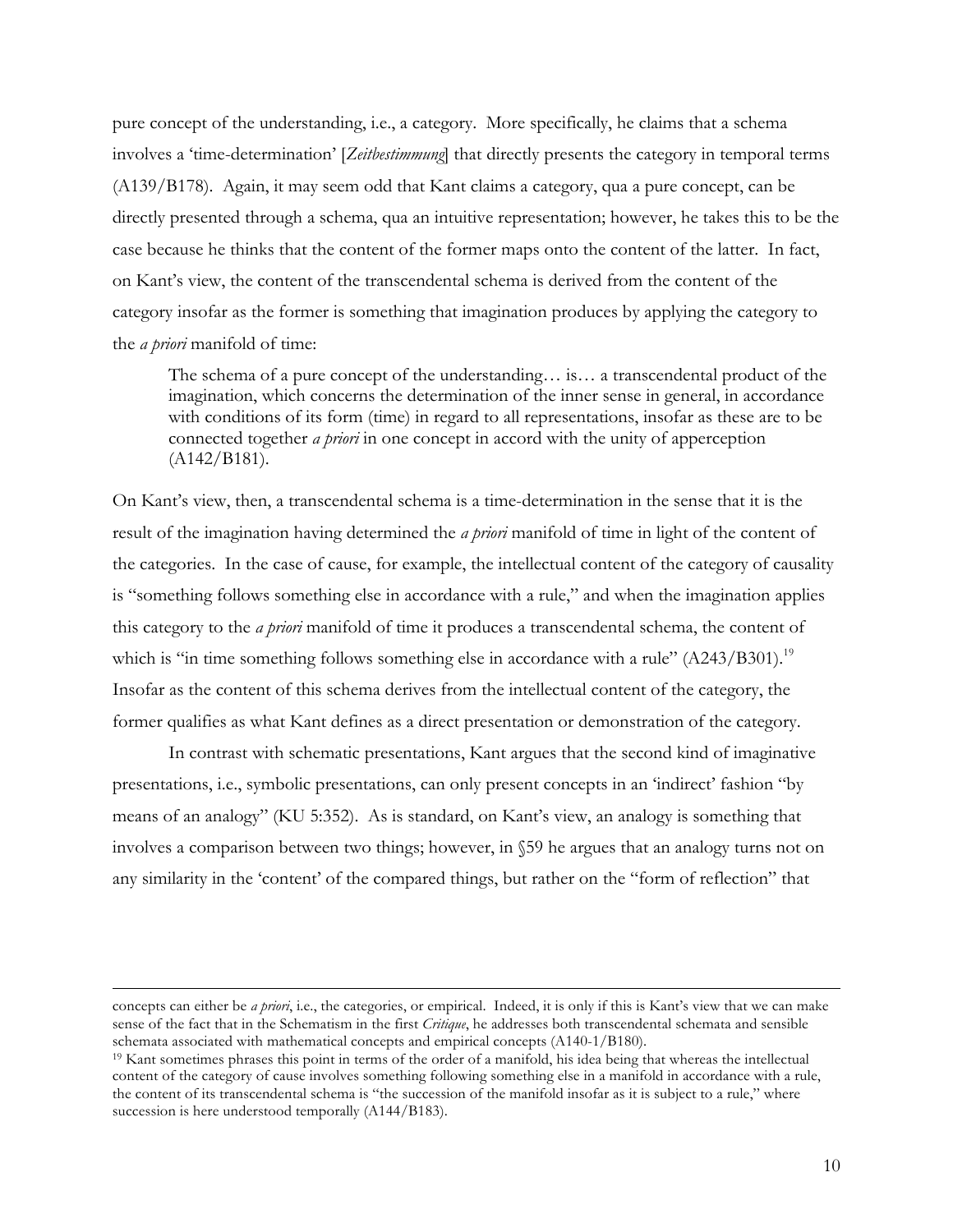they elicit in us (KU 5:351). 20 That is to say, in symbolic presentations, unlike in schematic ones, the content of the intuition need not directly map onto the content of the concept; what is needed, instead, is that how we reflect on the former maps onto how we reflect on the latter.<sup>21</sup> Consider, for example, the first stanza from Elizabeth Bishop's poem "Sonnet" (1928):

I am in need of music that would flow Over my fretful, feeling fingertips, Over my bitter-tainted, trembling lips, With melody, deep, clear, and liquid-slow. Oh, for the healing swaying, old and low, Of some song sung to rest the tired dead, A song to fall like water on my head, And over quivering limbs, dream flushed to glow! (Bishop: 214)

On a Kantian analysis, the analogy between water and music that Bishop employs does not depend on any literal similarity between water and music, but rather on the fact that the way we reflect on both, on how they flow, cool, calm, etc., is similar. More technically, although the content of the intuition of water does not directly map onto the content of the concept 'music', the way we reflect on the former parallels how we reflect on the latter. On Kant's view, it is in virtue of this analogy that water can serve as a symbol, an indirect presentation, of the concept of music.<sup>22</sup> A key part of Kant's analysis of symbols, then, is that they involve intuitive representations that present concepts in this indirect, analogical way.

However, Kant furthermore argues that in an analogy the intuitive symbol is something that *encourages* reflection on the concept. In his words, analogies prompt the "transportation of reflection on one object of intuition [i.e., the symbol] to another, quite different concept, to which perhaps no intuition can ever directly correspond" (KU 5:353). I take Kant's idea to be that insofar as an analogy compares a symbol, which is often more concrete and familiar, with a concept, which is often more abstract and obscure, it encourages us to parlay our reflective acquaintance with the former into a deeper understanding of the latter. In the Bishop poem, for example, while the

 <sup>20</sup> Making the same point from a different angle, in the *Prolegomena*, Kant claims that an analogy "does not signify… an imperfect similarity between two things, but rather a perfect similarity between relations in wholly dissimilar things" (Prol. 4:457-8). 21 This somewhat oversimplifies Kant's view of qualitative analogies for as he indicates elsewhere, e.g., A179/B222, Prol.

<sup>4:358</sup>fn, LM 28:292, an analogy involves four terms, a : b :: c : d, and the similarity in how we reflect on the two sets of terms is grounded in the similarity in the ground-consequence/cause-effect relation that holds between the terms (see KU 5:464fn).

<sup>22</sup> To use one of Kant's own examples, a handmill (think of a spice grinder) can serve as a symbol of a despotic state: "between a despotic state and a handmill there is, of course, no similarity, but there is one between the rule for reflecting on both and their causality" (KU 5:232). That is to say, the way we reflect on the mechanical causality involved in a handmill is similar to the way we reflect on the mechanical causality involved in a despotic state.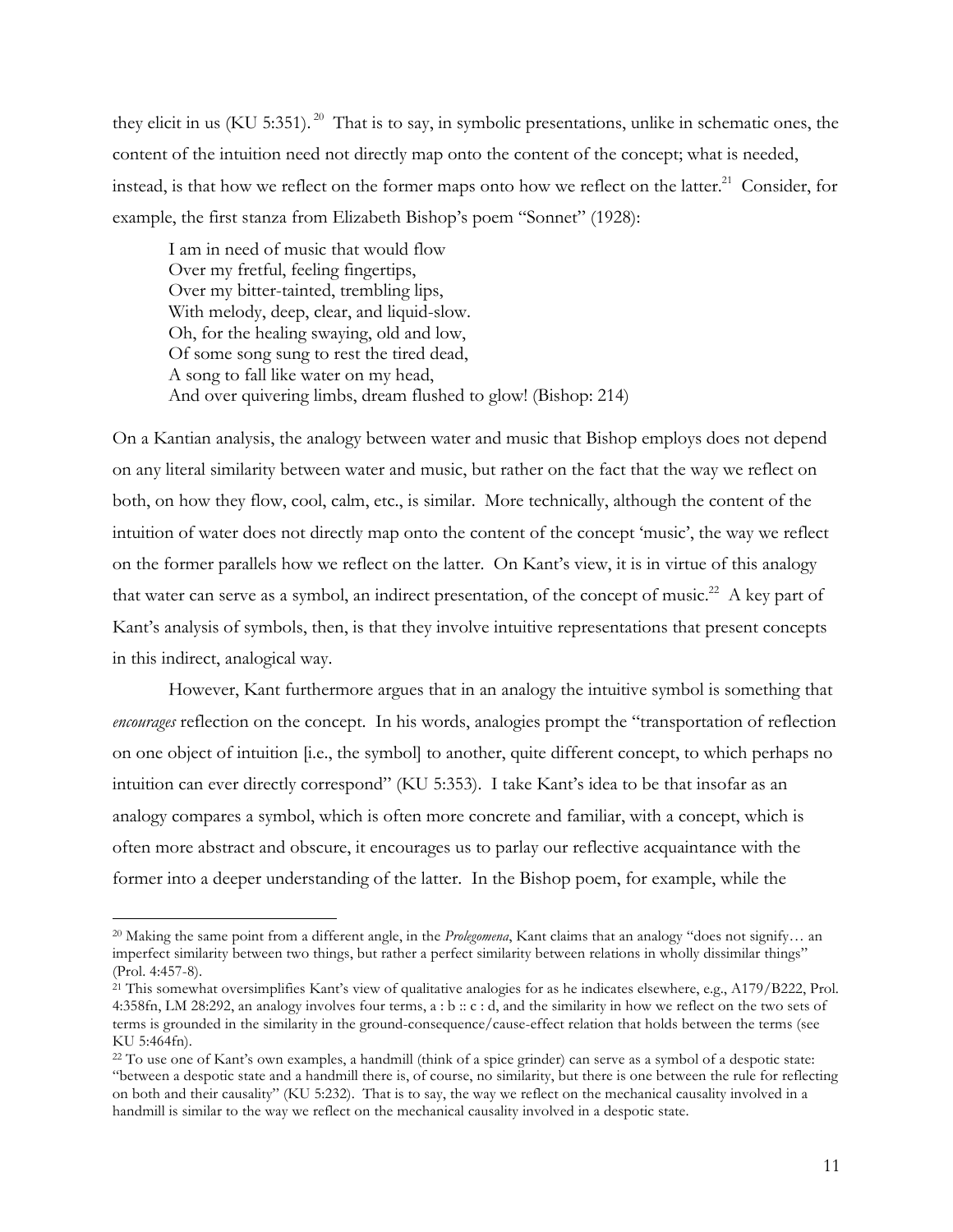concept 'music' can be difficult to describe, by drawing on our reflective awareness of something commonplace like water, Bishop encourages us to think of music in a way that promises to enrich our understanding of it.

For Kant, this feature of analogies is particularly significant when it comes to ideas of reason, like God and the immortal soul, for, on his view, these can *only* be presented symbolically. As supersensible concepts, he claims that the ideas of reason are 'indemonstrable', i.e., that "no intuition adequate to them can be given at all" (KU 5:342, 351).<sup>23</sup> Thus Kant maintains that the only way ideas of reason can be presented is symbolically, in virtue of an analogy that encourages us to draw on our reflective familiarity with an intuitive symbol in order to think about a supersensible idea.24

In light of these considerations, I believe we can tease out two conditions that an intuitive representation must meet in order to count as a symbol. The first condition, call it the '*indirectness condition*', is that the content of the intuitive representation does not literally or straightforwardly map onto the content of the concept it symbolizes. The second condition, call it the '*reflection condition*', is that the pattern of reflection elicited by the intuitive representation is similar to and encourages us to engage in the pattern of reflection called for by the concept. It is in virtue of meeting these two conditions that an intuitive representation can serve as a symbol.

To be sure, in §59 Kant's primary aim is to argue that, "the beautiful is the symbol of the morally good [*Sittlichguten*]" (KU 5:353). Kant's basic idea is that although our intuitive representation of a beautiful object, e.g., a beautiful sunset, does not literally or straightforwardly map onto our representation of the morally good, hence it meets the indirectness condition, nevertheless the way we reflect on it is similar to and serves as a stimulus for how we reflect on the morally good, hence it meets the reflection condition.<sup>25</sup> However, since our primary interest in \[59] is answering the question of what Kant means by characterizing the imagination as a faculty of presentation, what we have found is that as a faculty of presentation, the imagination is responsible

<sup>&</sup>lt;sup>23</sup> For Kant's discussion of ideas of reason in the third *Critique*, see his first Remark to §57 (KU 5:341-4).<br><sup>24</sup> See, e.g., Kant's analysis of the symbolic presentation of the idea of God in §§57-8 of the *Prolegomena* 

claims that in both cases we are "aware of a certain ennoblement and elevation above the mere receptivity for a pleasure from sensible impressions," and, second, that we "esteem the value of others in accordance with a similar maxim of their power of judgment" (KU 5:353). For example, just as when I reflect on a beautiful sunset, I am aware that my pleasure in it is not determined by my senses, but rather claims to be universally valid for all human beings, so too when I reflect on the morally good I am aware that that my will is not wholly determined by the senses, but rather by the moral law which has universal validity for all rational beings. Moreover, according to Kant, our reflection on beauty as a symbol of the morally good is something that encourages us to develop reflective patterns that are conducive to morality; hence his claim at the end of §59 that, "Taste as it were makes possible the transition from sensible charm to the habitual moral interest without too violent a leap" (KU 5:355).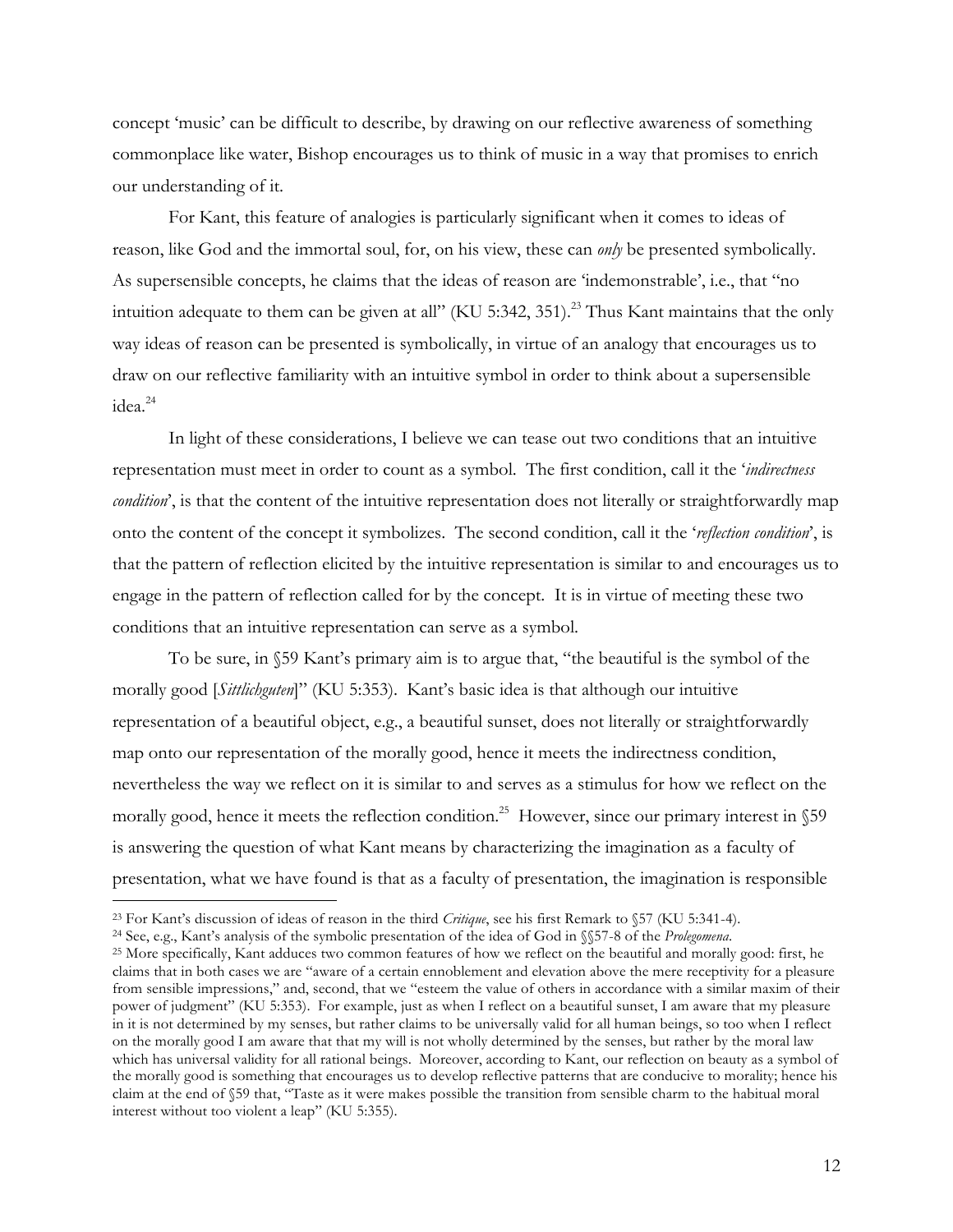for producing intuitive representations of concepts, which render those concepts in sensible terms. This can happen either through schematic presentations, which directly demonstrate concepts, or through symbolic presentations, which indirectly present concepts by means of an analogy. While this answers the first of our two questions above, we now need to address the second question, viz., what role does presentation play in the imagination's contribution to the sublime?

### **§4. Symbolic Presentations of Sublimity**

As I noted above, throughout his analysis of the sublime, Kant consistently draws on the idea that the imagination operates as a faculty of presentation and he does so in two veins. On the one hand, returning to the issues addressed in §2, Kant connects the displeasure we feel in the sublime to the idea that very large or powerful objects are contrapurposive because they are "unsuitable for our faculty of presentation, and… do violence to our imagination" (KU 5:245). In the case of the mathematically sublime, Kant claims that the imagination is frustrated in its efforts at "presenting the idea of a whole," whether this whole is a very large object or the absolute whole of nature (KU 5:252). Meanwhile in the case of the dynamically sublime, insofar as we experience the object as something that would render us physically powerless and so threaten our ability to acquire the physical goods we imagine we need to be happy, it interferes with the imagination's attempts to present us in a state of happiness or well-being.

On the other hand, in this section, I hope to show that there is a way in which the imagination's activity of presentation is, in fact, *promoted* in the sublime, viz., when the imagination treats objects in nature as a symbolic presentation of what in reason is properly sublime. And in order to motivate this aspect of my interpretation, I want to begin with an important passage that occurs in Kant's introduction to judgments of the sublime in §23:

we express ourselves wholly incorrectly if we call some **object of nature** sublime… We can say no more than that the object serves for the *presentation of* a sublimity that can be found in the mind; for what is properly sublime cannot be contained in any sensible form, but concerns only ideas of reason (KU 5:245, my emphasis).

What this passage suggests is that although an object in nature is not itself sublime, nevertheless we can treat it as a *presentation of* what in the mind is properly considered to be sublime. Since we know that the imagination is the faculty of presentation, this passage indicates that in the sublime the imagination produces a presentation of what is properly sublime. This, in turn, raises two questions: first, what does the imagination present as properly sublime, and, second, is this presentation a schematic or symbolic one.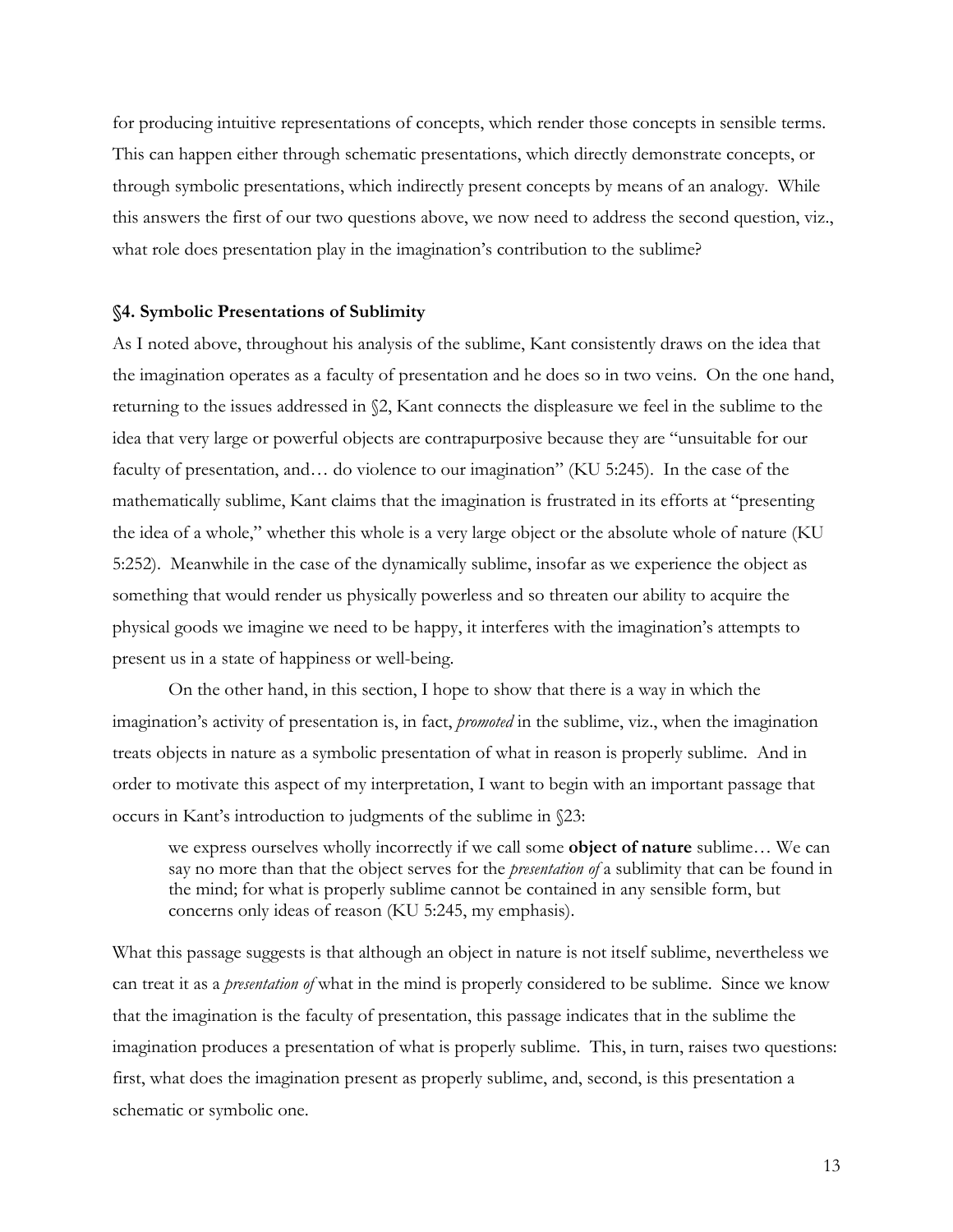## **4.1 Sublimity, Proper**

It can be challenging to identify exactly what Kant thinks the imagination is to present as properly sublime. Even restricting our focus to the Analytic of the Sublime,  $^{26}$  we find Kant identifying the mind,<sup>27</sup> reason, <sup>28</sup> ideas of reason,<sup>29</sup> our vocation,<sup>30</sup> and a disposition of the mind<sup>31</sup> as what is properly sublime. Though there is truth to each of these characterizations, in what follows, I argue that what is primarily at issue for Kant is the sublimity of our vocation [*Bestimmung*], where this vocation is practically understood as something that is grounded in practical reason and involves our autonomy.<sup>32</sup> In defending this interpretation, my position contrasts with two other trends in the secondary literature: first, with interpretations according to which it is only the dynamically sublime, not the mathematically sublime that has a practical orientation, and, second, with interpretations according to which it is only negative, not positive freedom that is revealed in the sublime. Thus my aim in this section is not only to bring to light the centrality of our vocation to Kant' account of the sublime, but also to argue for a practical conception of it, as a vocation that is grounded in practical reason and requires our autonomy. In order to do so, I want to first consider his more general account of this vocation and its connection to practical reason and autonomy before then turning to what role it plays in the sublime.

As we shall see in what follows, Kant defines our vocation in practical terms as the vocation we as human beings have to bring about, through freedom, the final end that practical reason and the moral law set for us. In order to tease out his view, let's begin by considering the connection Kant draws between our vocation and the final end of practical reason. In the first *Critique*, Kant claims that "the final end [*Endzweck*]… is nothing other than the whole vocation [*ganze Bestimmung*] of human beings and the philosophy of it is called moral philosophy" (A840/B868, transl. modified). Though this passage is short on details, it makes clear that, for Kant, our vocation is aligned with the final end, the study of which belongs to moral philosophy.

Kant discusses this issue of the final end and our vocation at more length in the third *Critique*, indeed addressing it at both the beginning and end of the text. He first raises the issue of

 <sup>26</sup> Kant also discusses the sublime in Gr 4:439-42 and KpV 5:84-86.

<sup>27</sup> See, e.g., KU 5:245, 256, 264

<sup>28</sup> See, e.g., KU 5:250, 254, 255, 258, 261, 262, 269

<sup>29</sup> See, e.g., KU 5: 244, 245, 254, 255, 257, 264

<sup>30</sup> See, e.g., KU 5:257, 262, 268, 269

<sup>31</sup> See, e.g., KU 5:250, 256, 264, 265, 268, 269, 273

<sup>32</sup> Merritt (2012) also emphasizes the centrality of the sublimity of our rational vocation for Kant.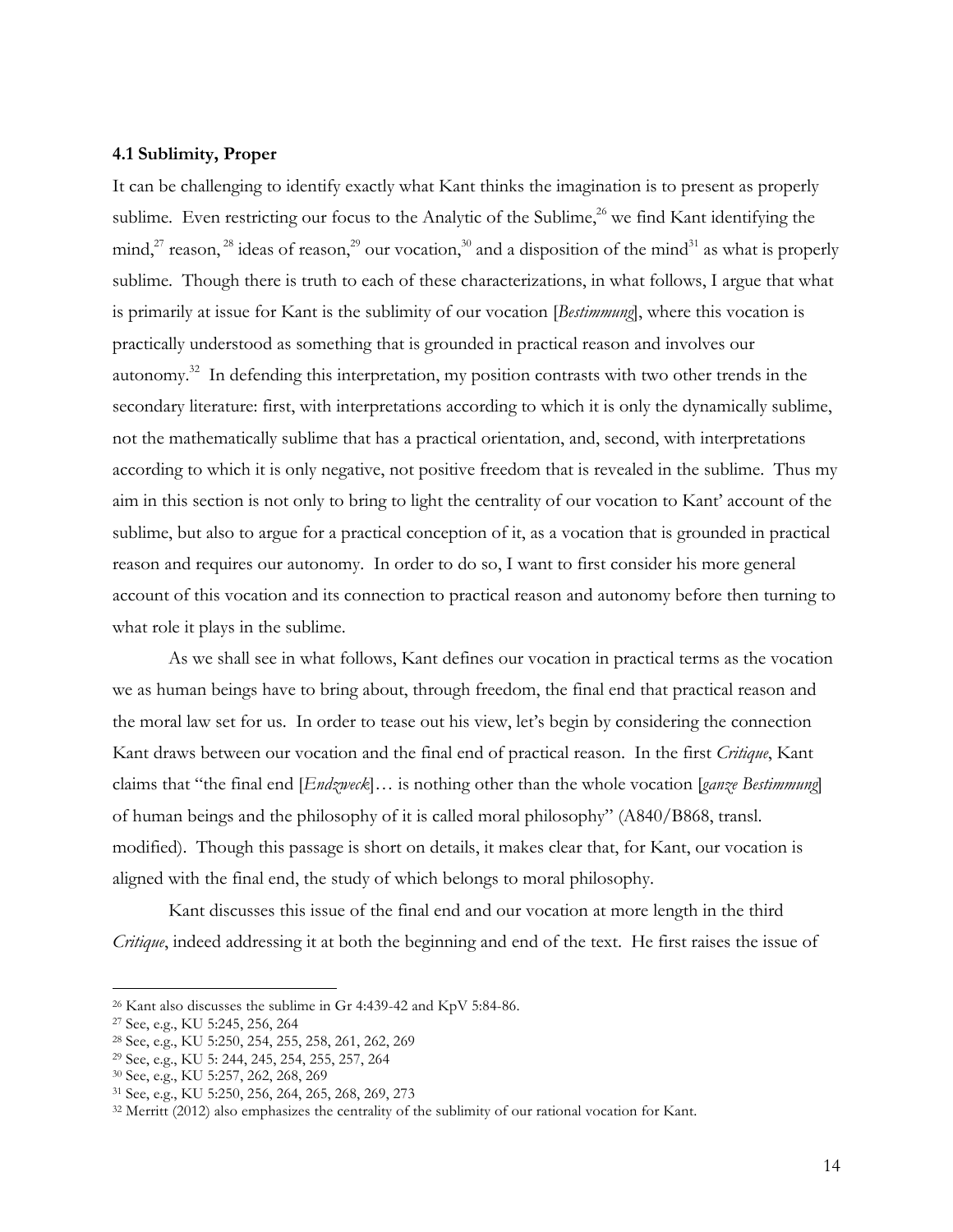the final end in Section IX ("On the connection of the legislations of understanding and reason through the power of judgment") of the introduction, a pivotal section for his overarching project in the third *Critique* insofar as, in it, he addresses the "great chasm" between nature and freedom (KU 5:195). There he aligns the 'final end' with practical reason, claiming that this is the end that practical reason sets for our "factulty of desire" (KU 5:297). He, in turn, specifies this end as the 'effect' that the 'causality' of freedom should have on nature "in accordance with its formal laws" (KU 5:195-6).33 That is to say, on Kant's view, the final end is an end set by practical reason and it demands that freedom causally effect nature in accordance with the moral law.

Kant returns to the issue of the final end again and at length in the "Appendix" at the end of the third *Critique* (KU 5:416-484).<sup>34</sup> Here Kant further details how freedom is to effect nature, viz., by bringing about the highest good in it. In his words,

The moral law… determines [*bestimmt*] for us, and indeed does so *a priori*, a final end, to strive after which it makes obligatory for us, and this it the **highest good in the world**  possible through freedom (KU 5:450).<sup>35</sup>

There are two things to note about this passage. First, Kant indicates that it is not just practical reason in general, but more specifically the moral law of practical reason that sets the final end of pursuing the highest good for us. Second, he indicates that this final end is one that we are to bring about 'through freedom'. As he makes clear throughout the Appendix, the kind of freedom that he has in mind here is autonomy. We see this, for example, in the following description he offers of the human being:

The being of this sort is the human being, though considered as a noumenon: the only natural being in which we can nevertheless cognize [*erkennen*], on the basis of its constitution, a supersensible faculty (**freedom**) and even the law of the causality together with the object that it can set for itself as the highest end (the highest good in the world (KU 5:435).<sup>36</sup>

 <sup>33</sup> Kant notes that insofar as freedom is supersensible, when he uses the word 'cause' in this context he has in mind the way in which freedom is "the **ground** for determining the causality of nature things" (KU 5:195).

<sup>34</sup> Although I cannot address this issue here, Kant offers a two-fold analysis of the final end in the Appendix, arguing, on the one hand, that our final end is pursuing the highest good, and, on the other hand, that insofar as we are beings who are capable of this, we serve as the final end of nature. The latter claim is, in turn, a key move in Kant's moral proof of God's existence in the context of teleology (see, e.g., KU  $\$ 87).

<sup>35</sup> Kant also identifies the highest good as the final end in KpV 5:129.

<sup>36</sup> In a similar vein, Kant claims that the value of the human being "is the value that he alone can give to himself, and which consists in what he does, in how and in accordance with which principles he acts, not as a link in nature but in the **freedom** of his faculty of desire, i.e., a good will," where the good will is something he glosses elsewhere, e.g., Gr. XXX, as a will acting autonomously out of respect for the moral law (KU 5:443). He also claims that our value stems from our status as "**the human being**… **under** [*unter*] **moral laws**," where this means not acting merely 'in accordance' [*nach*] with moral laws (i.e., in accordance with duty), but acting under moral laws (i.e., 'from duty') in the sense that we legislate them to ourselves autonomously (KU 5:448 and 448n). And he describes the human being under moral laws as a human being who has "a reason, which in the relation to ends can be the supreme law for itself," where, again, being the supreme law unto itself is what autonomy amounts to (KU 5:45).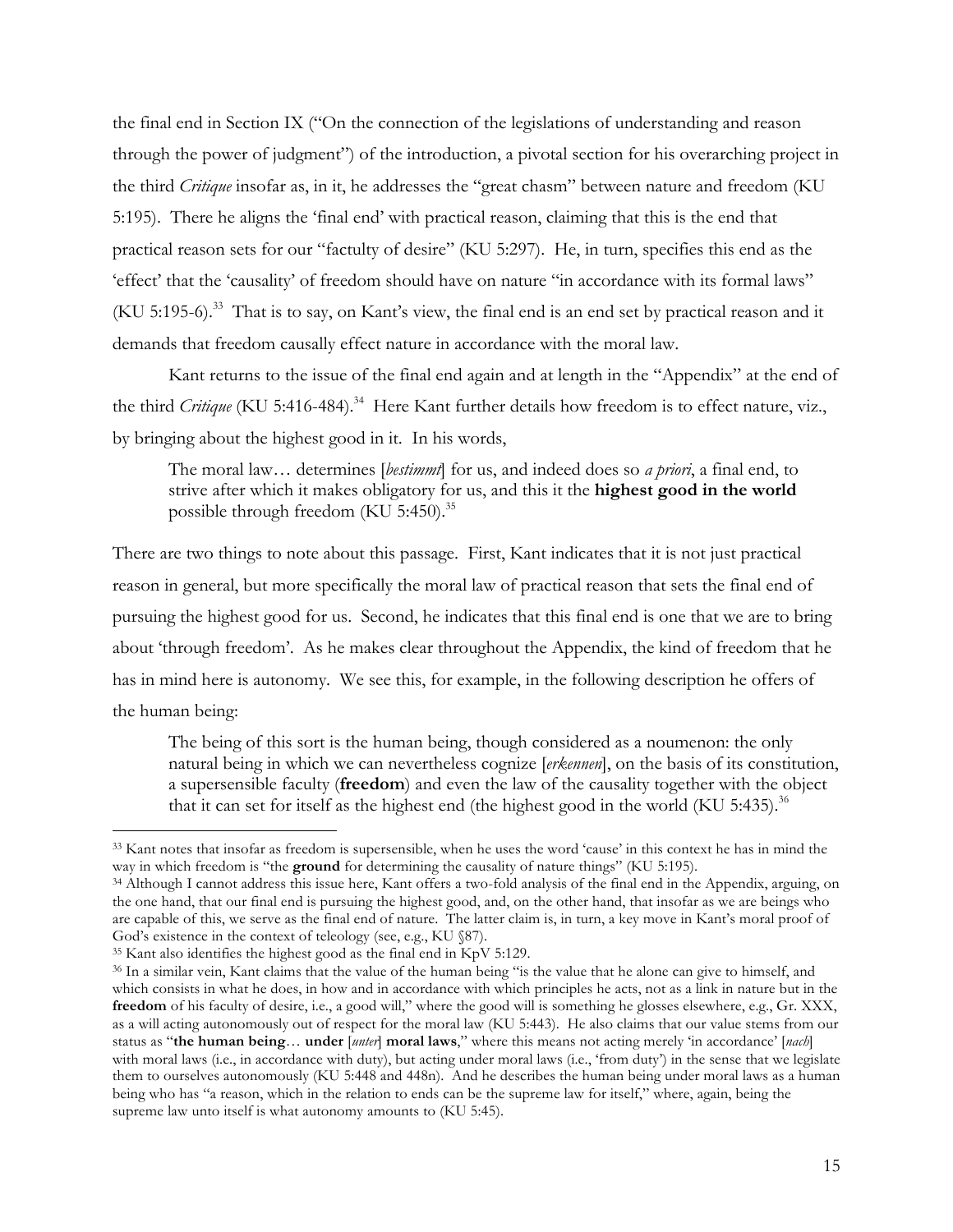In this context, then, what it means for the human being to act through freedom is for her to act on the basis of her supersensible freedom, qua the autonomous capacity to legislate the moral law and its corresponding final end of pursuing the highest good to herself.

Kant then connects the highest good to happiness, arguing that happiness is "the highest physical good that is possible in the world and which can be promoted, as far as it is up to us" as human beings (KU 5:240). Accordingly, he glosses the highest good in the world as happiness in proportion to moral "worthiness to be happy" (KU 5:240).<sup>37</sup> Thus, according to Kant's analysis of it here, the final end of practical reason is one that the moral law sets and that involves the demand to bring about, through autonomy, happiness in proportion to worthiness to be happy. And it is the highest good in this sense that is the 'effect' that Kant has in mind in the Introduction as the final end that freedom should bring about in nature.

With this picture of the final end in place, we can now turn to the question of how this bears on our vocation. Kant's basic idea is that the final end serves as our vocation insofar as it is an end that reason 'imposes' on us as human beings and demands that we strive for (KU 5:471n). The notion of a vocation, a *Bestimmung*, indeed, suggests this insofar as it is the result of us being determined [*bestimmt*] by something, and, on his view, the relevant determination comes from practical reason.<sup>38</sup> As we saw him make this point above, the final end is one that the moral law 'determines' for us. Continuing in this vein, Kant claims, that "[w]e are determined [*bestimmt*] *a priori*  by reason to promote [the highest good] with all our powers" (KU 5:453). In a similar spirit in the second *Critique*, Kant claims that our vocation is set by our freedom qua the "capacity of being subject to special laws—namely pure practical laws given by his own reason," and that we, as creatures who are at once sensible and rational, accordingly experience this vocation as something we must 'respect' and strive to live up to (KpV 5:87).<sup>39</sup> For Kant, then, the final end of pursuing the highest good through autonomy serves as our vocation insofar as it is something we feel determined to pursue in virtue of our by practical reason.

It is within this broader framework that I now wish to situate Kant's analysis of our vocation in the Analytic of the Sublime, and what I hope to show is that Kant's considered position is that this vocation is what is 'properly sublime'. That Kant thinks the feeling of the sublimity of our

 <sup>37</sup> As Kant makes this point in the second *Critique*, the highest good involves "happiness distributed in exact proportion to morality (as the worth of a person and his worthiness to be happy)" (KpV 5:110).

<sup>38</sup> See also KpV 5: 86-8 for a discussion of the connection between our vocation and practical reason.

<sup>&</sup>lt;sup>39</sup> Although we cannot address this issue here, in this context, Kant claims that our vocation is something that we must regard with 'reverence' and 'respect' (KpV 5:86).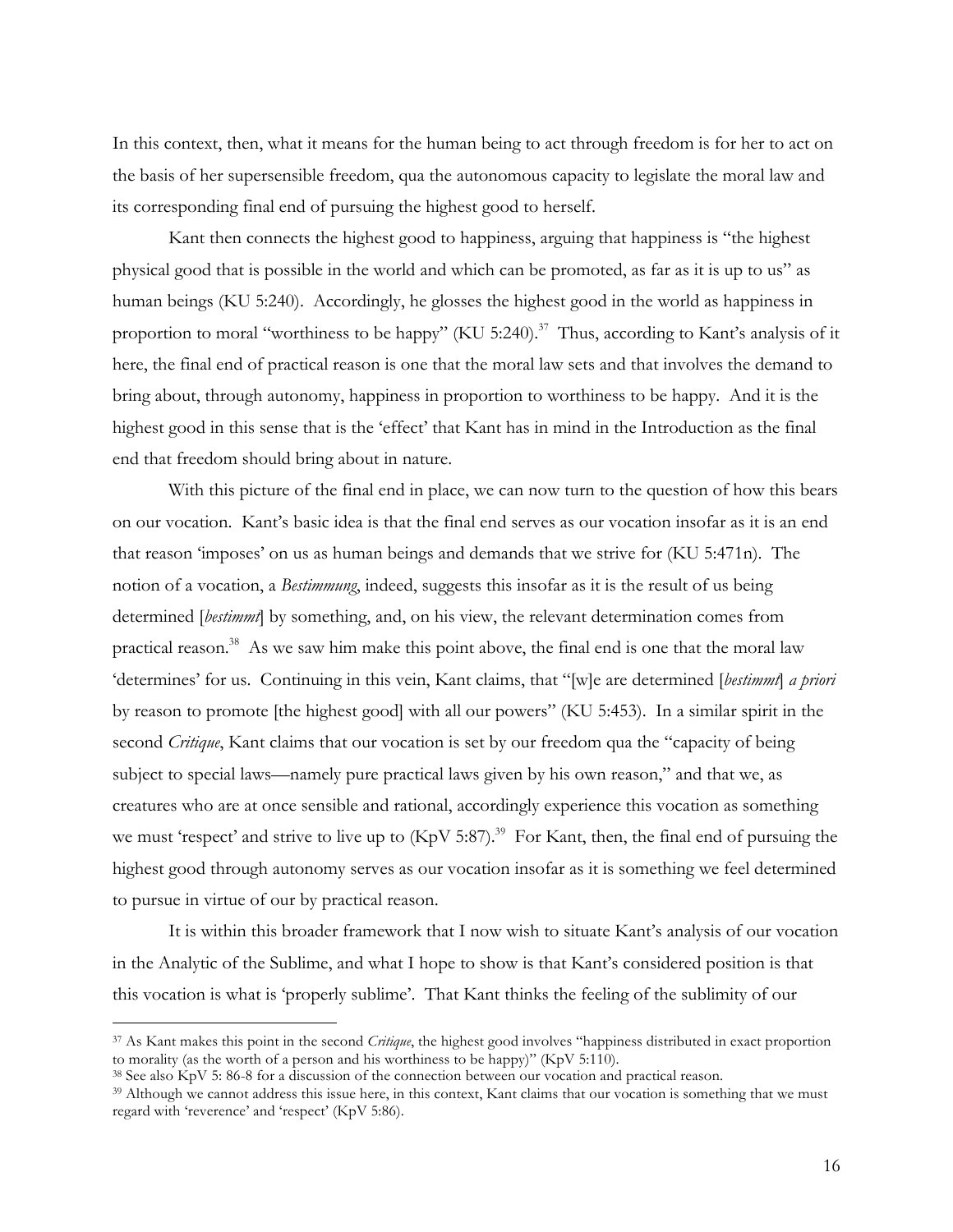vocation plays a central role in judgments of the sublime is indicated by his remarks to this effect in §39,

The pleasure in the sublime in nature… lays claim to universal participation, yet already presupposes another feeling, namely that of its supersensible vocation, which no matter how obscure it might be, has a moral foundation [*Grundlage*] (KU 5:292).

Kant makes these remarks in the context of summarizing the different kinds of aesthetic judgments in general and, as he makes clear here, the pleasure that we feel in the sublime presupposes a feeling of the sublimity of our morally grounded supersensible vocation.

This, however, is not the first time Kant suggests that the pleasure we feel in the sublime depends on our feeling for our moral vocation; rather it is a claim that he makes in each major section of the Analytic. In the mathematically sublime, for example, he claims that, "the feeling of the sublime in nature is respect for our own vocation" (KU 5:257). Meanwhile, in the dynamically sublime, he says, "the mind can make palpable to itself the sublimity of its own vocation even over nature" (KU 5:262). And in the General Remark, he maintains that we "place what is absolutely great [i.e., sublime] only in its (the subject's) own vocation" (KU 5:269).<sup>40</sup> His summary remarks in §39 thus appear to be picking up on a theme that he has traced throughout the Analytic, viz., that in judgments of the sublime our pleasure depends, at least in part, on a feeling of the sublimity of our practical vocation. What is more, this view would seem to fit with his overarching aims in the third *Critique* as detailed in the Introduction, viz., explaining how the great chasm between nature and freedom can be over come and how the final end of the latter can be realized in the former. Thus by emphasizing the sublimity of our vocation, Kant would seem to be positioning his analysis of judgments of the sublime to make a contribution to his overall goal in the third *Critique*. 41

As I mentioned earlier, however, my reading of the sublime is thus at odds with two influential ways of interpreting Kant's view, which we shall consider in turn. In the first vein, commentators have argued that it is only the dynamically sublime that has a practical orientation, while the mathematically sublime has a more theoretical or aesthetic orientation.<sup>42</sup> After all, Kant

<sup>40</sup> In the mathematically sublime, Kant defines sublimity as what is "**absolutely great**" (KU 5:248). 41 I return to this issue in §6.

<sup>42</sup> A number of commentators who defend the positive interpretation distinguish between the imagination's theoretical or aesthetic orientation in the mathematically sublime and its moral orientation in the dynamically sublime. Gibbons (1994), for example, maintains that although in both judgments the imagination presents an idea of reason, in the mathematically sublime it is the theoretical idea of infinity, which is presented by means of a felt grasp of the nonconceptual order of pure intuition (142-3), whereas in the dynamically sublime, the imagination presents the moral idea of the power of practical reason (148). In a somewhat similar vein, Pillow (2000) argues that whereas in the dynamically sublime, the imagination is oriented towards moral ideas, in the mathematically sublime it is oriented towards reason's more general demand for totality and produces aesthetic unities in accordance with this demand (71-3, 107). Focusing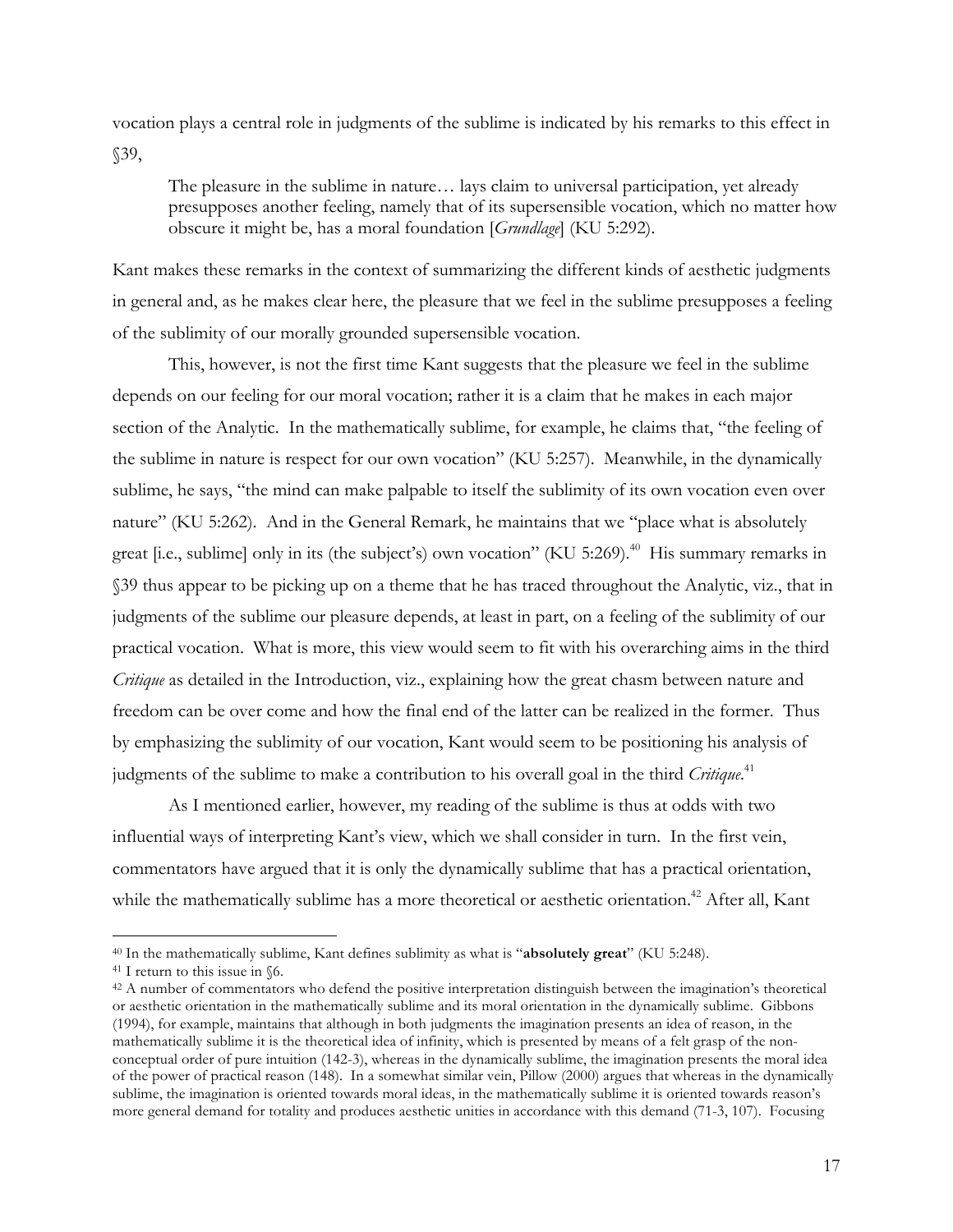distinguishes between the mathematically and dynamically sublime by claiming that the former is related to theoretical reason ("the **faculty of cognition**"), while the latter is related to practical reason ("the **faculty of desire**") (KU 5: 247). This, in turn, seems to shape his conception of the vocation at issue in each instance for in the mathematically sublime he claims that what is involved in the mathematically sublime is the "rational vocation of our cognitive faculty" (KU 5:257). By contrast in the dynamically sublime, Kant connects our vocation to the superiority of practical reason:

nature is judged as sublime… because it calls forth our power… to regard those things about which we are concerned (goods, health and life) as trivial, and hence to regard its power… as not the sort of dominion over ourselves and our authority to which we would have to bow if it came down to our highest principles and their affirmation or abandonment (KU 5:262).

For these reasons, it can be tempting to think that there are different vocations involved in the mathematically and dynamically sublime: whereas in the former case, our vocation has a theoretical orientation, in the latter case it has a practical one.

Nevertheless, by my lights, if we take a closer look at Kant's analysis of the sublime in general and his account of the mathematically sublime in particular, then we will find that he ultimately treats the vocation involved in both the mathematically and dynamically sublime in practical terms. Beginning with his analysis of the sublime in general, what I want to highlight is the fact that in both §29 and the General Remark, Kant claims that judgments of both kinds of sublime have an overarching moral orientation. In §29, for example, Kant addresses the modality of judgments of the sublime and he argues that the necessity of these judgments is grounded in "the predisposition to the feeling for (practical) ideas, i.e., to that which is moral" (KU 5:265). In explaining why this is the case, Kant claims that the negative pleasure we experience in the sublime is made possible by,

a dominion that reason exercises over sensibility… in order to enlarge it in a way suitable for its own proper domain (the practical) and to allow it to look out upon the infinite, which for sensibility is an abyss (KU 5:265).

more on the notion of freedom, Brady (2013a) argues that like Addison, Kant thinks that the mathematically sublime involves an experience of the aesthetic freedom of the imagination, i.e., a freedom that pertains to the imagination itself independent from our capacity for reason, and that it is only in the dynamically sublime that the imagination fosters our awareness of our negative practical freedom (173, 180-1). Meanwhile Guyer (2005): 227-8 maintains that the imagination contributes to our realization of pure theoretical reason in the mathematically sublime and of freedom in a negative sense in the dynamically sublime. So too does Clewis (2009) claim that for Kant although the imagination contributes to the revelation of freedom in both cases, in the mathematically sublime, it reveals transcendental freedom, i.e., a general faculty of spontaneity, whereas in the dynamically sublime it reveals negative practical freedom (7, 17, 66- 7). Offering more morally neutral readings, Budd (2002): 85 argues that the sublime reveals our insignificance and Deligiorgi (2014) argues that the sublime reveals truths about us as agents who are capable of setting ends.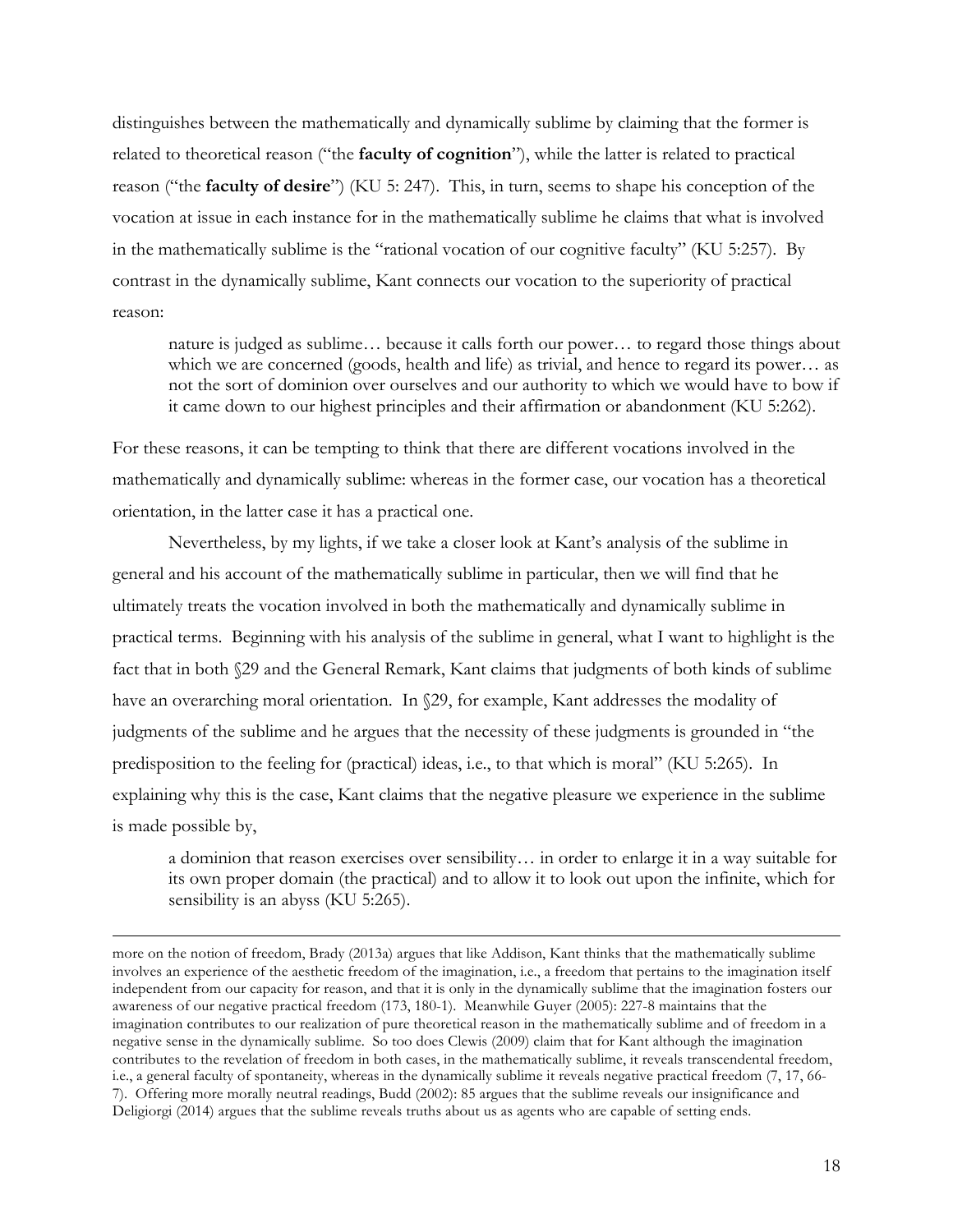Notice that in this passage, Kant alludes to themes from both the dynamical sublime, viz., the idea that reason exercises 'dominion' over sensibility, and from the mathematical sublime, viz., the idea that reason allows us to 'look out upon the infinite', which suggests that his comments here can be read more generally. So understood, this passage implies that the feeling of elevation or enlargement in the sublime in general is something that has a moral foundation.

Kant, again, emphasize the moral orientation of the sublime in general in the General Remark, where he argues that what judgments of the sublime in general do is "make the lawfulness of action out of duty representable… as sublime" (KU 5:267). He then glosses the lawfulness of action out of duty as involving "**the determinability** [*Bestimmbarkeit*] **of the subject**" by means of the idea of "an **absolutely necessitating** law," where the subject is one that "can sense in itself **obstacles** in sensibility but at the same time superiority over them through overcoming them" (KU 5:267). On Kant's view, then, it is the determinability of the subject by the moral law that judgments of the sublime in general are to make representable.

Taking §29 and the General Remark together, then, we have reason to think that, for Kant, both the mathematically and dynamically sublime will ultimately have a practical orientation. I take this to be relevant to our analysis of the vocation at issue in the sublime because if read in this light, then Kant's claim in §39 that the supersensible vocation involved in the sublime has a moral foundation seems to be a specific application of the more general thesis that judgments of the sublime have a moral foundation. Although, as noted above, it is relatively clear that in the case of the dynamically sublime, Kant does, indeed, claim that the vocation involved has this sort of moral foundation, what I now hope to show is that a careful examination of his analysis of the vocation involved in the mathematically sublime supports this reading as well.

In his discussion of the mathematically sublime in §27, Kant describes the vocation at issue in the following terms,

it is a law (of reason) for us and part of our vocation to estimate everything great that nature contains as an object of the senses as small in comparison with ideas of reason; and whatever arouses the feeling of this supersensible vocation in us is in agreement with the law (KU 5:257).

For Kant, then, the vocation at issue in this context is a 'supersensible' one that involves estimating as small everything in comparison with the greatness of the ideas of reason. He then continues by claiming that what judgments of the mathematically sublime do is "arouse the feeling of our supersensible vocation in us" (KU 5:258). Given that in §39 Kant explicitly states that the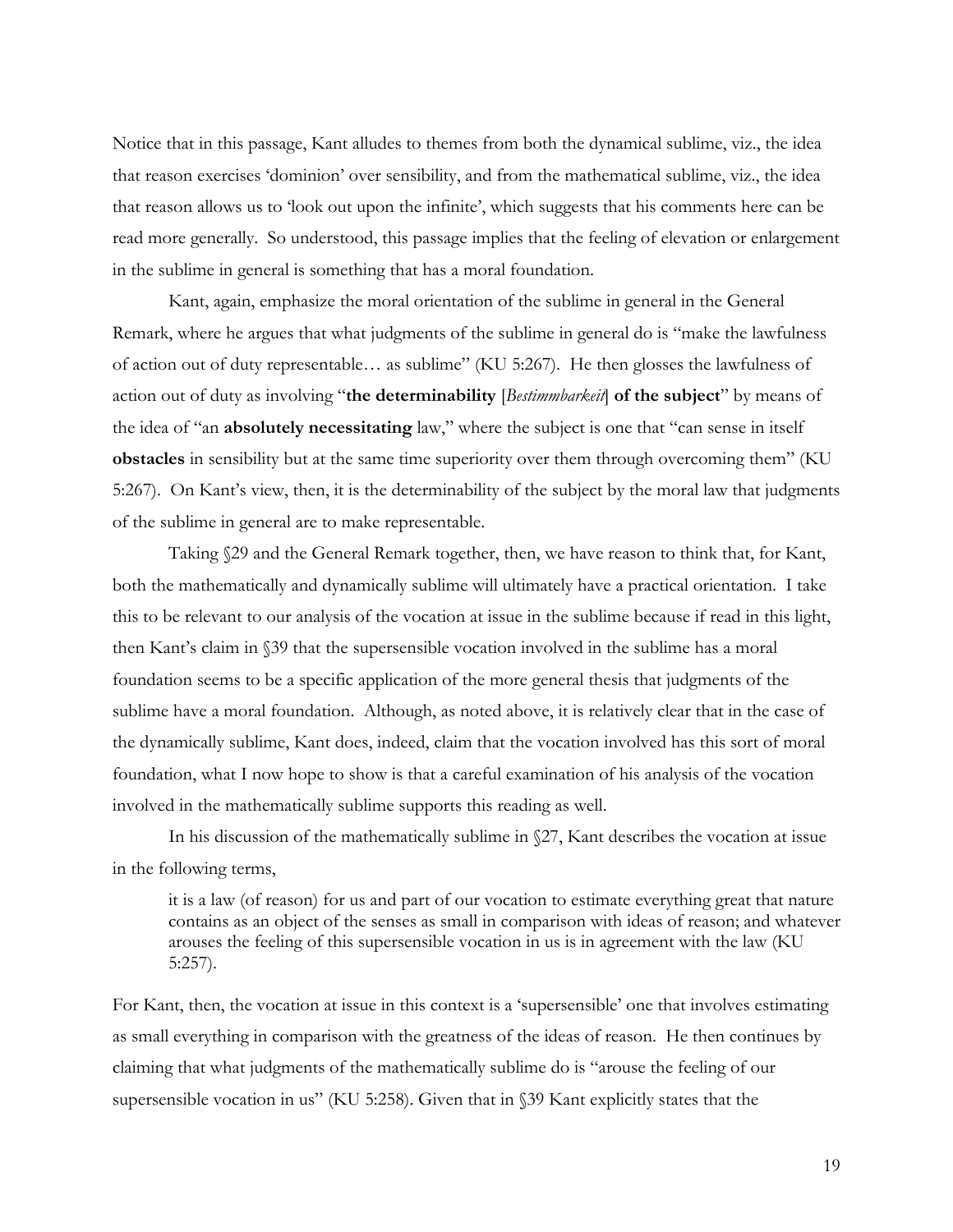supersensible vocation at issue in the sublime has a 'moral foundation', then this suggests that the vocation at issue in the mathematically sublime is ultimately our moral one (KU 5: 258).

Further support for this reading comes from the fact that Kant claims that the mathematically sublime is "purposive **for the whole vocation** of the mind" (KU 5:259). As we saw in the passage from the first *Critique* above, Kant is clear that the 'whole vocation' of the human being is the practical one that is the subject matter of moral philosophy.<sup>43</sup> Moreover, this practical account of our whole vocation is the one we would expect him to defend given his commitment the primacy of practical reason. So the fact that Kant indicates that it is the whole vocation of the mind that is at issue in the mathematically sublime gives us further reason to think the vocation at issue is our practical one.

What is more, this practical reading is consistent with Kant's emphasis on the practical orientation of the mathematically sublime in §26. There he claims that the mathematically sublime brings about "an enlargement of the mind which feels itself empowered to overstep the limits of sensibility from another (practical) point of view" and that it "produce[s] a disposition of the mind which is in conformity with [ideas of reason] and compatible with that which the influence of determinate (practical) ideas on feeling would produce" (KU 5:255, 256). What these two passages indicate is that, on Kant's view, the mathematically sublime ultimately involves feelings that are connected to our practical capacities. However, this is just what we would anticipate he would say given that the vocation that we feel in the mathematically sublime is a practical one. Thus, in addition to his general claims in §39 that the vocation at issue in the sublime has a moral foundation and in §29 and the General Remark that the sublime has an overarching moral orientation, his discussion of our vocation in the mathematically sublime itself suggests that it, like the vocation at issue in the dynamically sublime, is our moral vocation.

While I take these considerations to give us reason to treat the vocation at issue in both the mathematically and dynamically sublime along practical lines, my view also contrasts with a second set of commentators insofar as I read Kant as connecting this vocation not just to freedom in the negative sense, but in the positive sense of autonomy as well. 44 Recall that, on Kant's view, our

 <sup>43</sup> Kant also mentions the 'whole vocation' of the human mind in the first *Critique* in the Preface, where he claims that the human being is "never… capable of being satisfied by what is temporal (since the temporal is always insufficient for the predispositions of our whole vocation" (Bxxxii).

<sup>44</sup> On this point, I am in disagreement with Guyer (2005), Clewis (2009): 17, 66-7, and Brady (2013b): 180-1 who maintain that the sublime does not reveal positive freedom to us and in agreement with Doran (2015): 246 who argues that it can reveal autonomy to us, though in disagreement with Doran, I claim that this can happen in both the mathematically and dynamically sublime.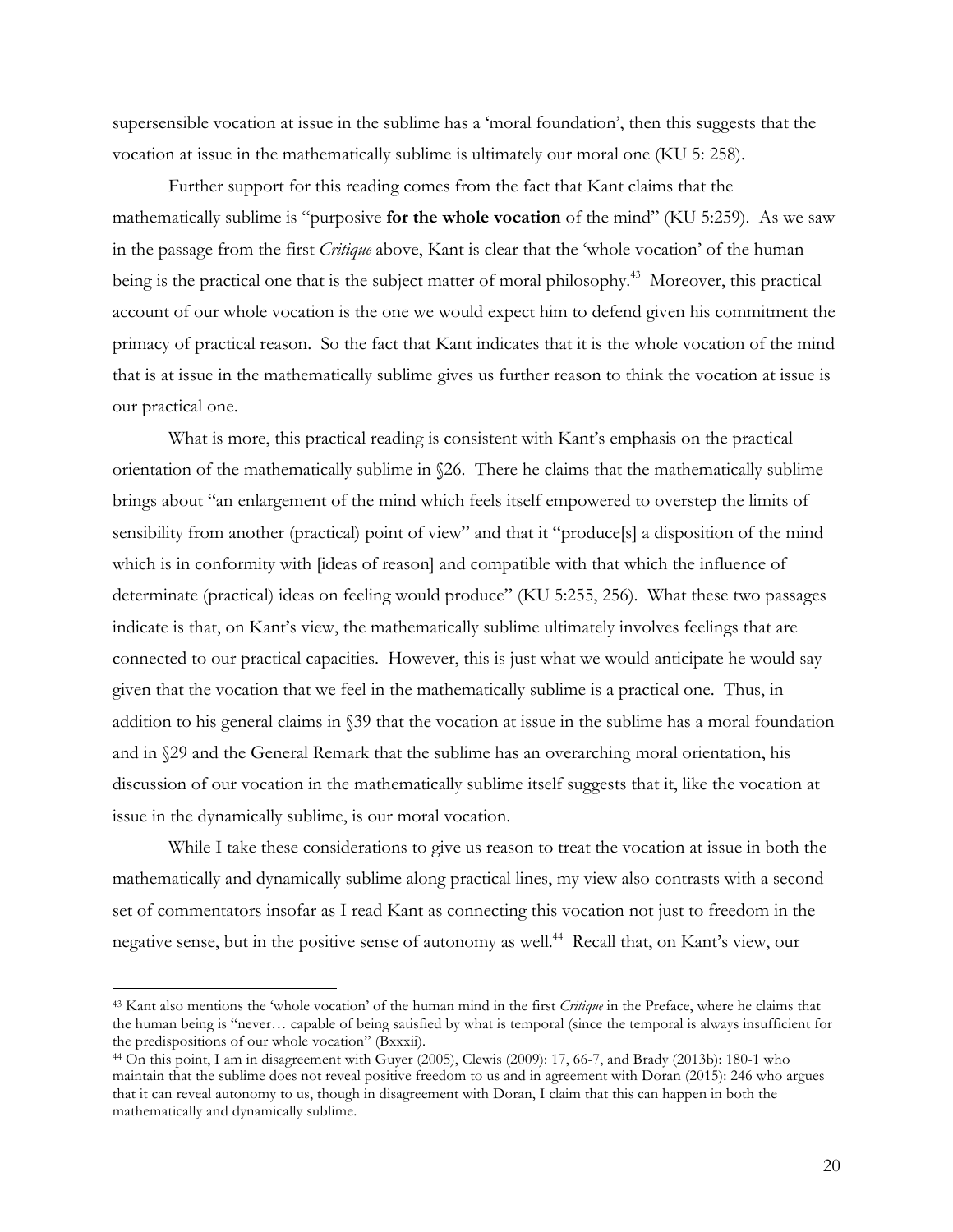vocation is something that involves bringing about the final end of the highest good through the autonomous exercise of reason. Now, insofar as judgments of the sublime give us a feeling for this vocation, they should at the same time give us a feeling for our autonomy. And this is, indeed, what Kant suggests in the General Remark. As we just saw, for example, he claims that judgments of the sublime make representable, the "**determinability of the subject**" by means of the "**absolutely necessitating**" moral law, which she legislates to herself (KU 5:267). Moreover, later in the General Remark, Kant says that in the sublime,

the moral law… makes itself aesthetically knowable [*äesthetisch-kenntlich*] only through sacrifices (which is a deprivation, although in behalf of inner freedom, but also reveals in us an unfathomable depth of this supersensible faculty together with its consequences reaching beyond what can be seen) (KU 5:271).

As this passage indicates, even though in the sublime we feel sensibly deprived, this at the same time makes the moral law aesthetically knowable because we realize that this deprivation is the result of the moral law impinging upon our sensible side. Insofar as the moral law is something we are, in turn, aware of as something we autonomously legislate to ourselves, being aesthetically aware of the moral law in the sublime brings with it an awareness of our autonomy. Kant's trajectory in the General Remark thus suggests that our feeling for our vocation in the sublime involves a feeling not just for our negative freedom, but also for our autonomy.

In the end, on my reading, we should take seriously Kant's summary statement of his view of the sublime in §39 to the effect that our feeling of pleasure in the sublime involves a feeling of our morally grounded supersensible vocation as indicative of his view that our vocation is what is properly sublime. I take this not only to make sense of the more general emphasis he places on the moral orientation of the sublime, but also on his practical analysis of the vocation involved in both the mathematically and dynamically sublime. And insofar as the feeling for this vocation involves a feeling for our autonomy, I read Kant's considered position to be that what is 'properly sublime' is our practical vocation to autonomously bring about the final end set for us by practical reason. As such, regardless of whether we consider how this vocation manifests in a theoretical context, i.e., through us judging everything great in nature as small in comparison with reason, or in a practical context, i.e., through us judging everything mighty in nature as powerless in the face of reason, what is presented as properly sublime is our vocation to autonomously pursue the final end set for us by our practical reason and the moral law.

#### **4.2 Symbols of Sublimity**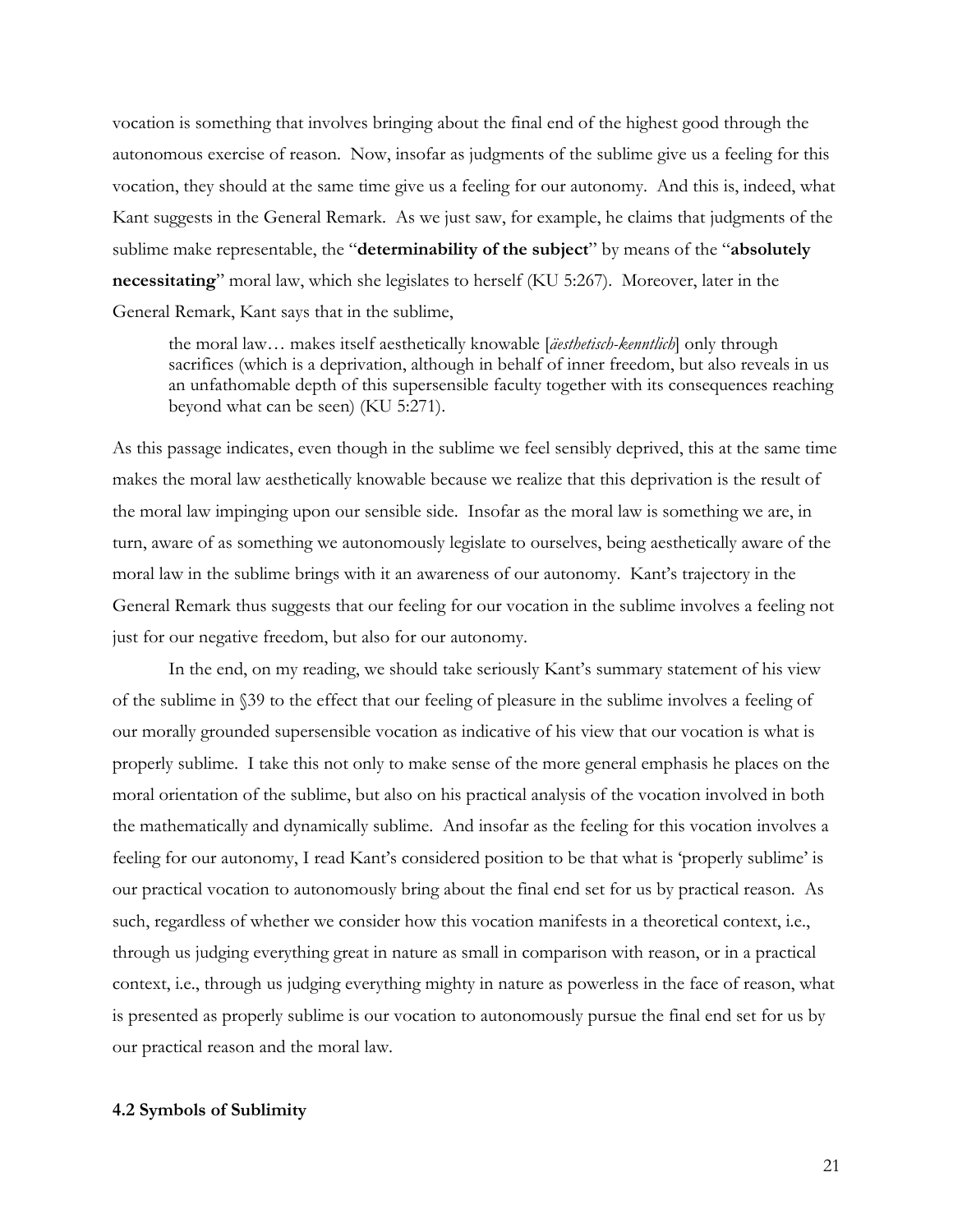Having established our practical vocation as what is properly sublime, we can now ask what kind of presentation, schematic or symbolic, the imagination uses in order to present it. Although Kant never uses the word 'symbol' to designate these presentations, I hope to show that we have reason to treat these presentations as symbols instead of schemata because they meet the two conditions, the indirectness and reflection conditions, that Kant places on symbols.

As we saw above, the indirectness condition reflects the fact that unlike schemata, symbols do not literally or straightforwardly map onto the concepts that they symbolize. Recall also that when it comes to ideas of reason, the only possible presentation of them is symbolic, not schematic, because no intuition could literally map onto them. Now given that the concept presented in the sublime is the concept of our 'supersensible' vocation, we have reason to think that any presentation of it would have to be an indirect one (KU 5:257, 258, 268). What is more, in the "Appendix," Kant describes the final end involved in our vocation as an 'idea' of practical reason (KU 5:453-4). To the extent that the presentation of our vocation thus involves a presentation of this idea, then it seems to demand a symbolic, rather than a schematic presentation on this count as well. What these considerations thus suggest is that, for Kant, since the sensible content of our intuitive representations of a very large or powerful object in nature cannot literally or straightforwardly map onto the supersensible content of our conceptual representation of our vocation, then the former can only present the latter in an indirect way.

This, indeed, is a theme that Kant develops in the Analytic of the Sublime, although he tends to cash it out in negative terms, insisting that the imagination cannot schematically present supersensible ideas. For example, in §29 Kant claims that our feeling of being both repelled and attracted to objects in judgments of the sublime stems from "the inadequacy of nature to [ideas]… and of the effort of the imagination to treat nature as a schema for them" (KU 5:265). This passage implies that something goes wrong if we try and treat our representations of nature as a schema for ideas, a problem that results from the fact that the former, as sensible representations, cannot directly correspond to the latter, as supersensible representations.

Kant makes a similar point in the General Remark, where he says that, "Taken literally, and considered logically, ideas cannot be presented" (KU 5:268). While this might seem to suggest that Kant does not think supersensible ideas can be presented at all, it is significant that he qualifies this by claiming that they cannot be presented 'literally' or 'logically' and then proceeds at the end of the paragraph to say that we can nevertheless "**think** of nature in its totality, as the presentation of something supersensible, subjectively" (KU 5:268). Thus although Kant rules out the possibility that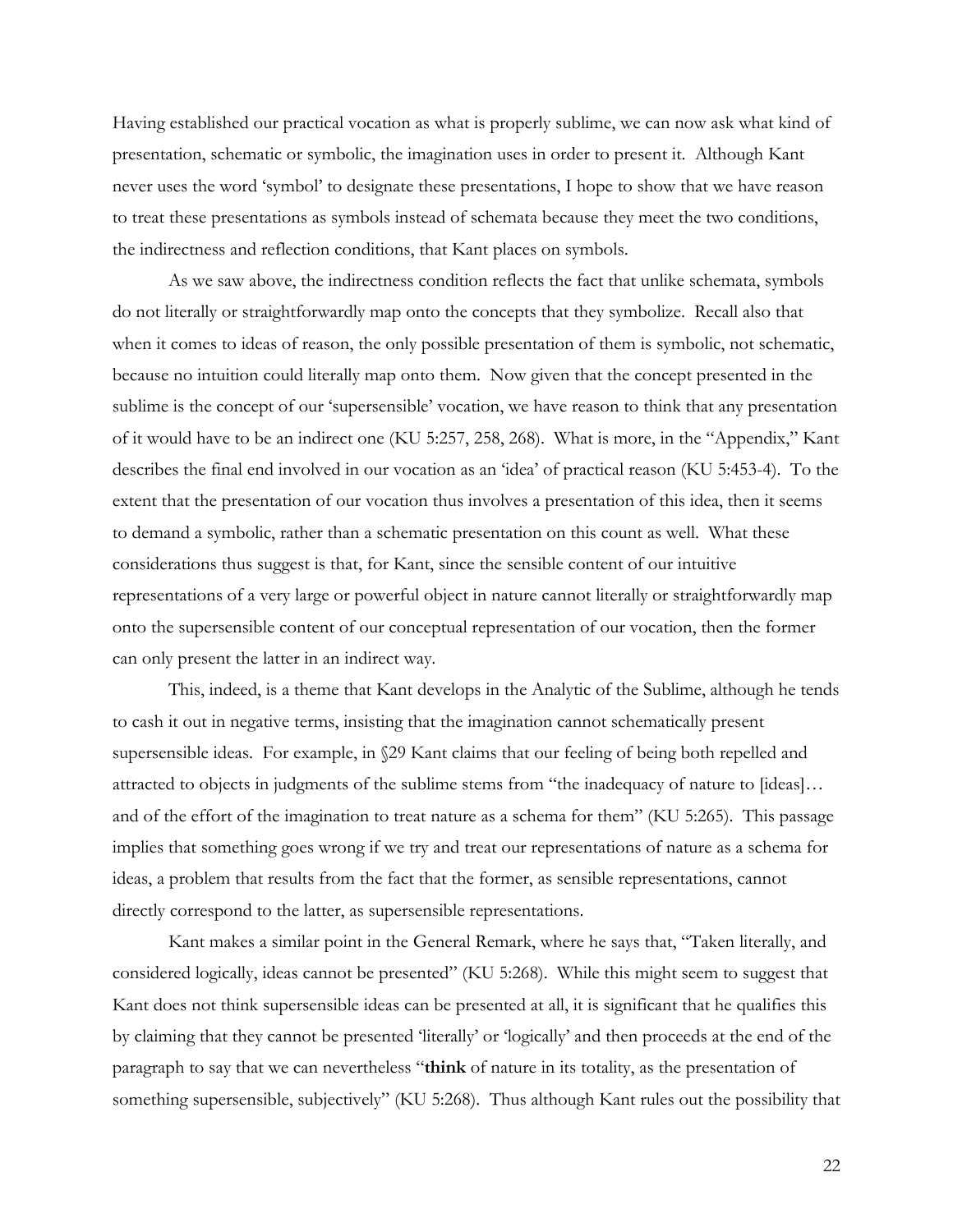supersensible ideas can be presented logically, i.e., schematically, he nevertheless makes room for another 'subjective' way for nature to present the supersensible, which certainly suggests that a symbolic relation obtains here. What this line of thought indicates, then, is that the imagination cannot present our supersensible vocation with its idea of the final end in a direct way, but must rely on an indirect presentation instead; hence the presentations in the sublime meet the indirectness condition.

Let's turn now to the reflection condition, which requires that the pattern of reflection that the intuitive representation calls for is similar to the pattern of reflection called for by the concept. That the imagination's presentations in the sublime meet this condition follows from the fact that these presentations elicit a form of reflection that is similar to the one that is involved in our reflection on our practical vocation. As Kant tends to make this point, the imagination's exercise in the sublime is something that brings about a disposition or feeling in us that is similar to the moral disposition or the moral feeling.

More specifically, Kant claims that both the feeling in the sublime and the moral feeling are instances of the more general feeling of respect, which he defines as, "The feeling of the inadequacy of our capacity for the attainment of an idea **that is a law for** us" (KU 5:257). So understood, the feeling of respect in general involves two moments: there is a negative moment in which we recognize our inadequacies as sensible creatures and a positive moment in which we recognize that reason within elevates us above sensibility. This twofold structure is one that he takes to manifest in both species of respect, viz., the moral feeling and the feeling of the sublime. In the former case, Kant claims that we, on the one hand, undergo a feeling of 'humiliation', as our tendency as sensible beings to act on inclinations, i.e., our self-conceit, is struck down by the moral law, and, on the other hand, a feeling of 'elevation', as we become conscious that it is the moral law within that is authoritative for us and that gives us our higher vocation (see, e.g., KpV 5:78-79). And as we have seen, this same twofold structure is also central to the negative pleasure we experience in the sublime as we both feel displeasure when we recognize our limits and inadequacies as sensible creatures and feel pleasure when we recognize that our practical vocation elevates us above everything sensible. This being said, these two species of respect differ insofar as moral respect determines the will in a way that respect in the sublime, as part of a disinterested aesthetic judgment, does not.<sup>45</sup>

 <sup>45</sup> Insofar as I take the feeling of respect we have in the sublime to be similar to, but not identical with the feeling of respect we have in morality, I am in agreement with Matthews (1996): 176, Allison (2001): 326-7, Clewis (2009): Ch. 3, Merritt (2012): 43-48; Brady (2013a): Ch. 3; and Doran (2015): 249-252 who insist on an aesthetic reading of respect in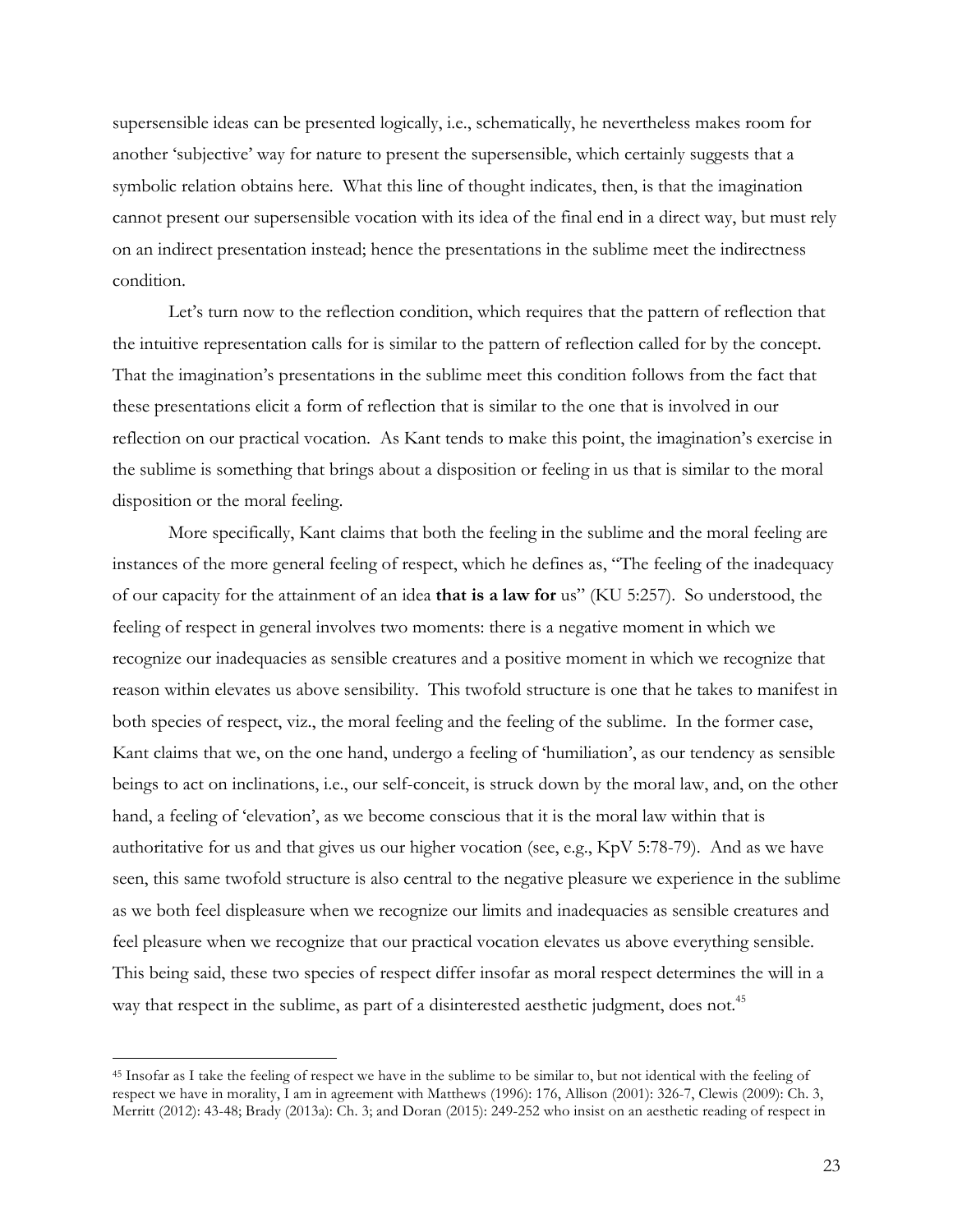This difference notwithstanding, the symmetry in the disposition we have in the sublime and the moral feeling is something Kant connects to the exercise of the imagination:

in judging a thing to be sublime the [imagination] is related to **reason**, in order to correspond subjectively with its **ideas**… in order to produce a disposition of the mind which is in conformity with them and compatible with that which the influence of determinate (practical) ideas on feeling would produce (KU 5:256).

## Elaborating on this point in the General Remark, Kant says,

The idea of the supersensible… is awakened in us by means of the object of the aesthetic judging which stretches the imagination to its limits… in that it is grounded in the feeling of a vocation of the mind that entirely oversteps the domain of the former (the moral feeling)…. In fact a feeling for the sublime in nature cannot even be conceived without connecting it to a disposition of the mind that is similar to the moral disposition (KU 5:268).

Given that in these passage Kant indicates that the imagination's exercise awakens in us a disposition that is similar to the moral disposition, then we have reason to think that the presentations it produces in this process meet the reflection condition, as the way we reflect on very large or powerful objects in nature is similar to the pattern of reflection called for by our vocation.

Since the imagination's presentations in the sublime meet both the indirectness and reflection conditions, then we have reason to think of them as symbolic presentations of our practical vocation. So understood, in the mathematical case, we can think of our intuitive representations of very large objects in nature as a symbolic presentation of the greatness of our vocation as something that reveals the smallness of all ends that we might have as a result of our relation to nature in comparison with the greatness of the final end determined by practical reason to pursue the highest good in the world. Meanwhile, in the dynamical case, we can conceive of our intuitive representation of a very powerful object as a symbolic presentation of the might of our vocation, as something that sets as an end for us something that cannot be threatened by even the most powerful object in nature, viz., the end of happiness no longer as something physically dependent, but rather happiness in proportion to worthiness to be happy.

#### **§5. The Imagination and Pleasure in the Sublime**

With this analysis of the symbolic exercise of the imagination in the sublime in place, we are finally in a position to address the issue of whether the imagination contributes to the pleasure we experience in the sublime. As we saw before, Kant connects the feeling of displeasure we have in

the sublime and in disagreement with Crawford (1974): 145-59; Crowther (1989): 99, 134-5, 165-6; and Schaper (1992): 382-4 who offer a moral reading of respect in the sublime.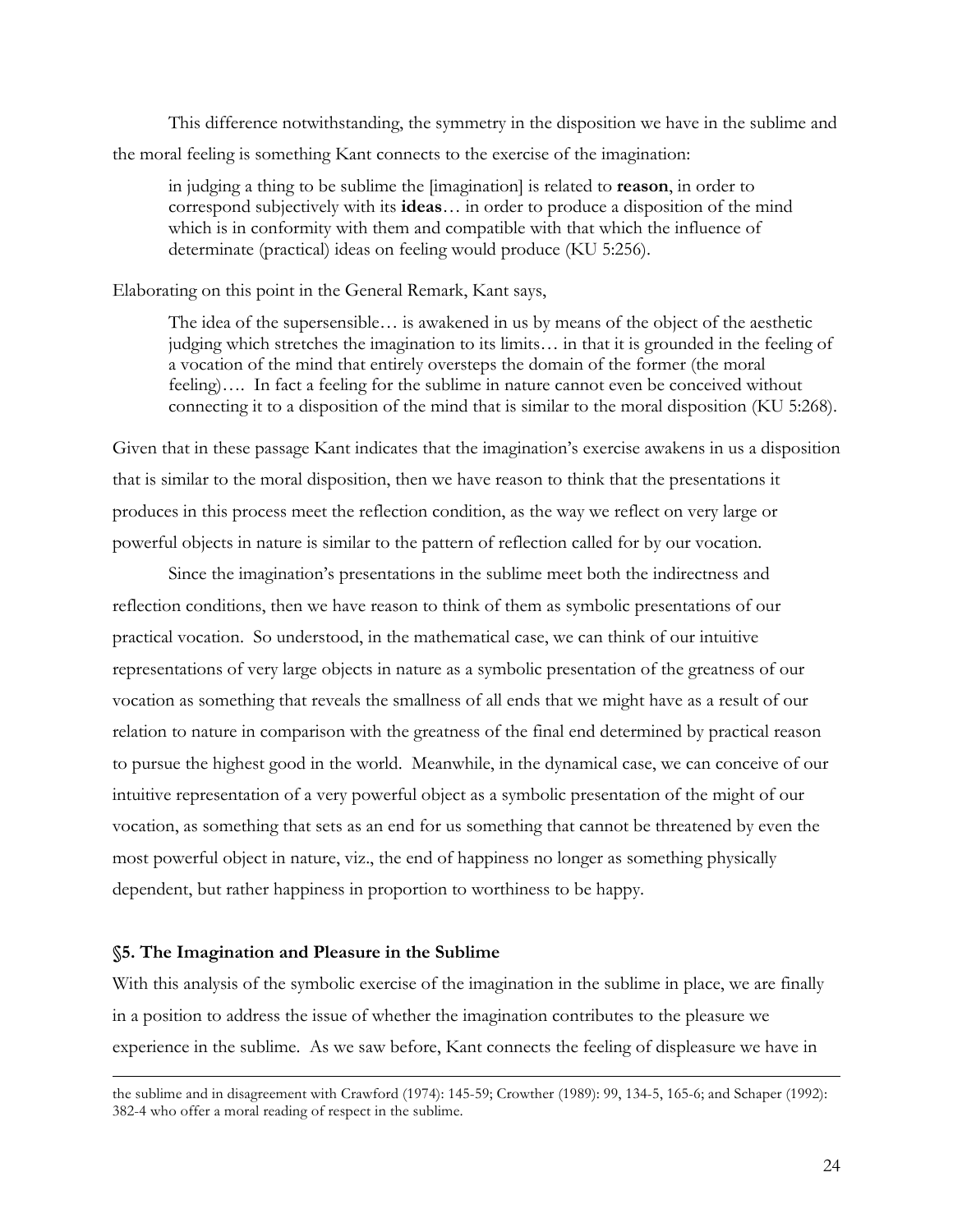the sublime to *contrapurposiveness*, more specifically to the feeling that very large or powerful objects appear contrapurposive with respect to the imagination's efforts at presentation either in aesthetic estimation or in the projection of our happiness. However, on my reading, Kant also thinks that the imagination can contribute to the pleasure we feel, insofar as the presentations it produces are *purposive* with respect our vocation.

For Kant, the issue of purposiveness in the sublime requires some care because, as we saw earlier, unlike in the beautiful where the form of the object is judged to be purposive, in the sublime this is not the case. Hence, Kant asks,

Since everything that is to please the merely reflecting power of judgment without interest must involve in its representation subjective and as such universally valid purposiveness, though here no purposiveness of the **form** of the object… is the basis for the judging, the question arises what is this subjective purposiveness [in the sublime] (KU 5:254)?

In the General Remark, Kant makes it clear that the subjective purposiveness we experience in the sublime is connected to the awakening of our awareness of reason as a supersensible capacity and of our supersensible vocation (see, KU 5:268), so the question for us is what if anything in the imagination's contribution to the sublime is purposive to this end.

There are admittedly two different ways in which Kant describes the imagination's link to this purposiveness. At times, he argues that the imagination's *failures* are purposive: when the imagination proves itself to be inadequate, this awakens our awareness of reason and our vocation. As he makes this point in the mathematically sublime,

imagination and **reason** produce subjective purposiveness through their conflict: namely, a feeling that we have pure self-sufficient reason… whose preeminence cannot be made intuitiable through anything except the inadequacy [of the imagination] (KU 5:258).

However, at other points, Kant indicates that it is the imagination's *accomplishments* that are purposive, i.e., that the presentations it produces bring about this awareness. Indeed, this is what he says at the end of his introduction to the sublime in §23:

[the sublime] indicates nothing purposive in nature itself, but only in the possible **use** of its intuitions to *make palpable* [*fühlbar*] in ourselves a purposiveness that is entirely independent of nature… [In the sublime] no particular form is represented in [nature], but only a purposive use of that *the imagination makes* of its representation is developed (KU 5:246, my emph.).

Kant makes a similar point in the dynamically sublime, in a passage we discussed earlier,

nature is here called sublime merely because it raises the imagination to the point of presenting those cases in which the mind can *make palpable* to itself the sublimity of its own vocation even over nature (KU 5:262, my emph.).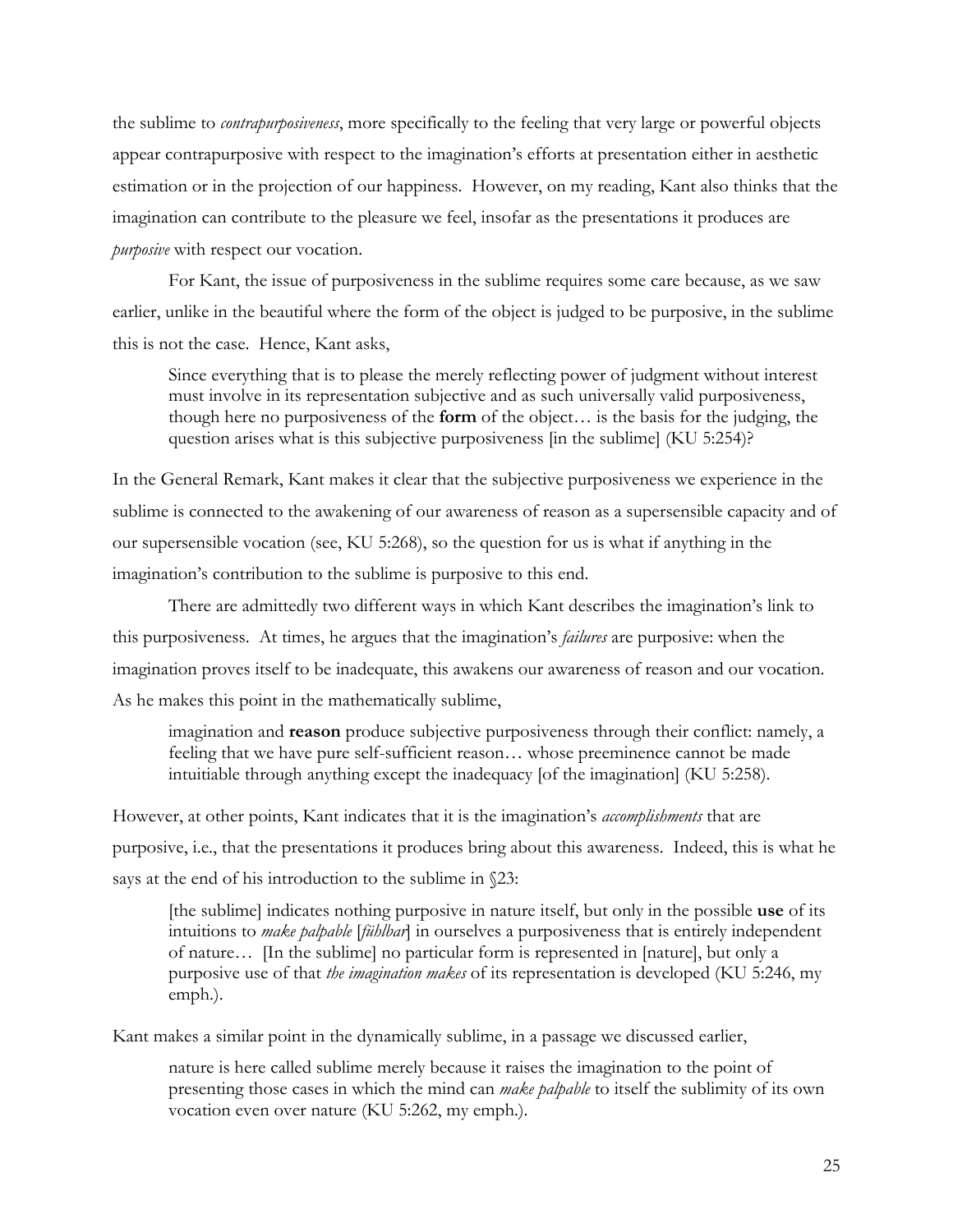Elsewhere Kant describes this as the "supersensible use" of the imagination's representations and he thinks they are purposive because they make palpable our higher purposiveness, i.e., the one that is connected to our vocation (KU 5:267). In the end, I think that there is room in Kant's account to maintain both lines of thought: while the imagination's failures in part make us aware of the superiority of reason over sensibility, its symbolic presentations are also purposive for us insofar as they make our supersensible vocation more palpable.

I believe that these considerations about the purposiveness of the imagination's presentations in the sublime help us make sense of why Kant claims that in judgments of the sublime the imagination is enlarged and empowered. Although Kant is clear extremely large objects are contrapurposive with respect to the imagination's cognitive efforts at aesthetic estimation and extremely powerful objective are contrapurposive with respect to the imagination's practical projection of our happiness as a state that is physically dependent, he also claims that in judgment of the sublime the imagination finds a higher calling, viz., as an instrument of reason. Making this point in his discussion of the mathematically sublime, Kant says that, when reason demands that the imagination represent the idea of an absolute whole, "our imagination… demonstrates its limits and inadequacies, but at the same time its vocation for adequately realizing that idea [of reason] as a law" (KU 5:257). So too in the dynamically sublime, Kant claims,

For the imagination, in accordance with the law of association, makes our state of contentment physically dependent; but the very same imagination, in accordance with principles of schematism of the power of judgment (consequently to the extent that it is subordinated to freedom), is an instrument of reason and its ideas, but as such a power to assert our independence in the face of the influence of nature, to diminish the value of what is great according to these, and so to place what is absolutely great only in its (the subject's) own vocation (KU 5:269).<sup>46</sup>

As in the mathematically sublime, in this passage we find Kant acknowledging the two-fold role the imagination plays in the dynamically sublime: although our imagination can fall under the sway of the law of association and make our state of contentment physically dependent, it can also be subordinated to reason and serve as an instrument of freedom. In both the mathematically and dynamically sublime, then, Kant acknowledges that the imagination can act in a purposive way,

 <sup>46</sup> In emphasizing the imagination's freedom from acting in accordance with the law of association, Kant is distancing his view from other accounts of the sublime, e.g., Addison's, Gerard's, and Alison's, according to which the imagination engages in association. See Brady (2013): Ch. 1 for a discussion of the role association plays in these alternative accounts.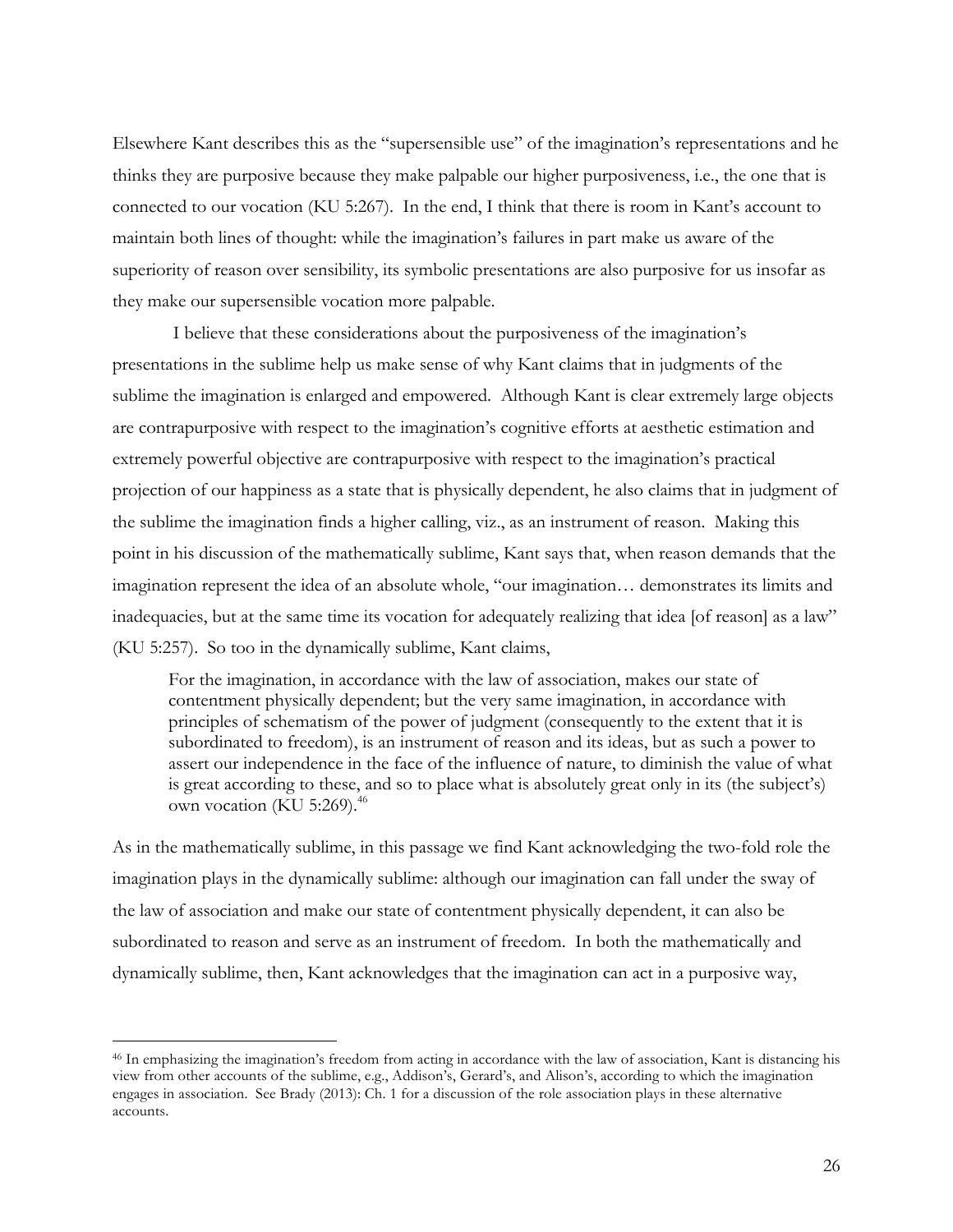serving as an instrument of reason, by producing symbolic presentations that make our practical vocation palpable to us.

However, once we appreciate that the imagination operates not just in an inadequate way, but also in an expanded and purposive way in the sublime, then we have reason to think that it, alongside reason can contribute to the pleasure we feel in the sublime. For just as our pleasure in the beautiful is connected to our consciousness of the purposiveness of the object for our free play, so too in the sublime, our pleasure should be connected to the consciousness of the purposiveness of the imagination's symbolic presentations of sublimity. This being the case, although the pleasure we feel in the sublime results, in part, from our awareness of how reason elevates us above sensible limitations, the imagination also contributes to it, insofar as it acts purposively by producing symbols that make our vocation palpable to us.

#### **§6. Nature, Freedom, and Symbols of Sublimity**

So far I hope to have shown that even though in judgments of the sublime the imagination plays a negative role, giving rise to a feeling of displeasure, this is not the whole story. Kant also attributes to the imagination a positive role: it is enlarged and empowered in the sublime when it treats the representations of large or powerful objects in nature as symbols of the greatness and might of our practical vocation, something that, in turn, contributes to the pleasure that we feel in these judgments.

By way of conclusion, I want to suggest that the pleasure the imagination gives rise to in the sublime contributes to Kant's overall project in the third *Critique* in a unique way. As mentioned earlier, in the third *Critique*, Kant's primary goal is to explain how the great chasm between nature and freedom can be overcome. While his analysis of how this takes place through the aesthetic judgment of the beautiful has garnered a great deal of attention, less attention has been paid to how this takes place in the case of the sublime. Lesser still is the attention that has been paid to how the imagination's exercise in the sublime contributes to this.<sup>47</sup> However, I think a sharper look reveals that there is a distinctive way in which the symbolic exercise of the imagination in the sublime bridges this gap.

 <sup>47</sup> This is perhaps encouraged by Kant's declaration that the Analytic of the Sublime is "a mere appendix to the aesthetic judging of the purposiveness of nature" (KU 5:246). Nevertheless some commentators, including Gibbons (1994): Ch. 4; Clewis (2009); (2015); and Loose (2011) have argued that the sublime contributes to bridging this gap in significant ways.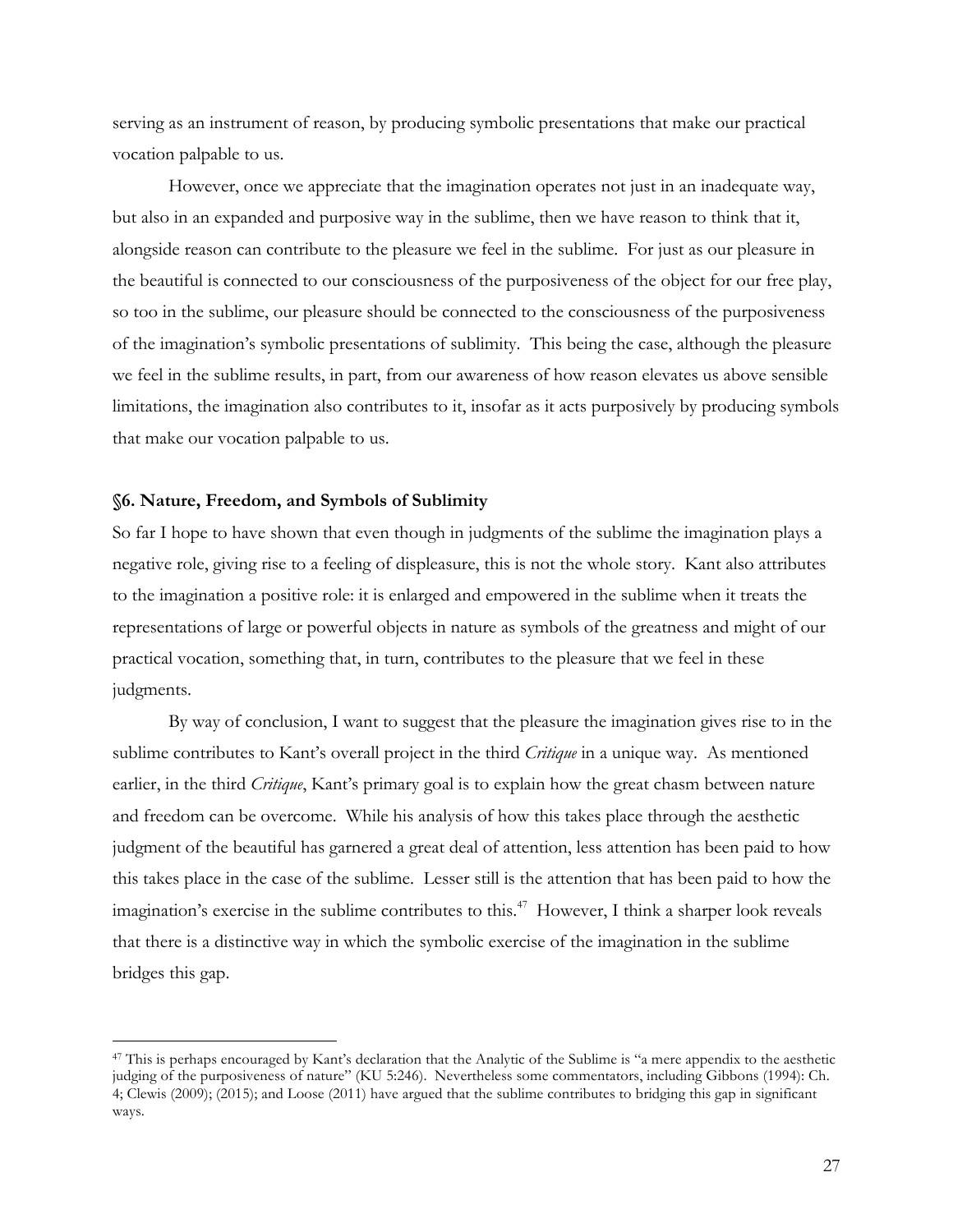That symbols play a pivotal role in Kant's account of how the beautiful bridges the gap between nature and freedom is evident in §59; indeed, this is the last substantive section of the "Critique of the Aesthetic Power of Judgment" and thus serves in many ways as his conclusion.48 As we saw above, in this section, Kant argues that beauty is a symbol of morality because the way we reflect on beautiful objects in nature is similar to how we reflect in morality. He claims that this symbolic treatment of the beautiful, in turn, contributes to the 'transition' between nature and freedom as the symmetry in our reflective patterns in the beautiful and morality contributes to our sense of fit between us as moral agents and the natural world. The imagination's symbols thus play a crucial mediating role in Kant's overall account of how the beautiful bridges the gap between nature and freedom.

Although in §59 Kant focuses on the beautiful, given our analysis of the imagination's symbolic contribution to judgments of the sublime, we have reason to suspect that here too the imagination can help us see nature as purposive with respect to our freedom and morality. For when the imagination treats an object in nature as a symbolic presentation of our vocation, it offers us a way to see something *in nature* as, at the same time, a presentation of our vocation that belongs to the realm of *freedom*. Indeed, we come to treat something in nature as a symbolic presentation of our calling to bring about, through freedom, the final end of practical reason, viz., the highest good in the world. As was the case with the beautiful, then, the imagination's symbols present something in nature as conducive to our moral purposes. What is especially striking about these cases, however, is that in them the imagination allows us to treat even the largest and most powerful objects in nature that would normally overwhelm us, as conducive to the presentation of final end as autonomous agents. Far from the imagination, then, playing only a negative role in judgments of the sublime, by attending to its symbols of sublimity, we find that it not only makes a positive contribution to the sublime, but also that it has a decisive role to play in bridging the great chasm, allowing us to see even the most extreme in nature as fitted to freedom.<sup>49</sup>

#### **Bibliography:**

Abaci, Uygar. "Kant's Justified Dismissal of Artistic Sublimity," *The Journal of Aesthetics and Art Criticism*, 66(3) (2008), 237-251.

 <sup>48</sup> The only remaining section of the "Critique of the Aesthetic Power of Judgment" is §60, which Kant labels an 'Appendix' on the methodology of taste.

<sup>49</sup> I would like to thank Uygar Abaci, Karl Ameriks, Robert Clewis, Naomi Fisher, Kathleen Harbin, Dai Heide, Colin Marshall, Thomas Teufel, Fred Rush, and audiences at the Roles of Fiction in Early Modern Philosophy Conference at the University of Washington, the Kant Kongress in Vienna, and Notre Dame for invaluable feedback on this paper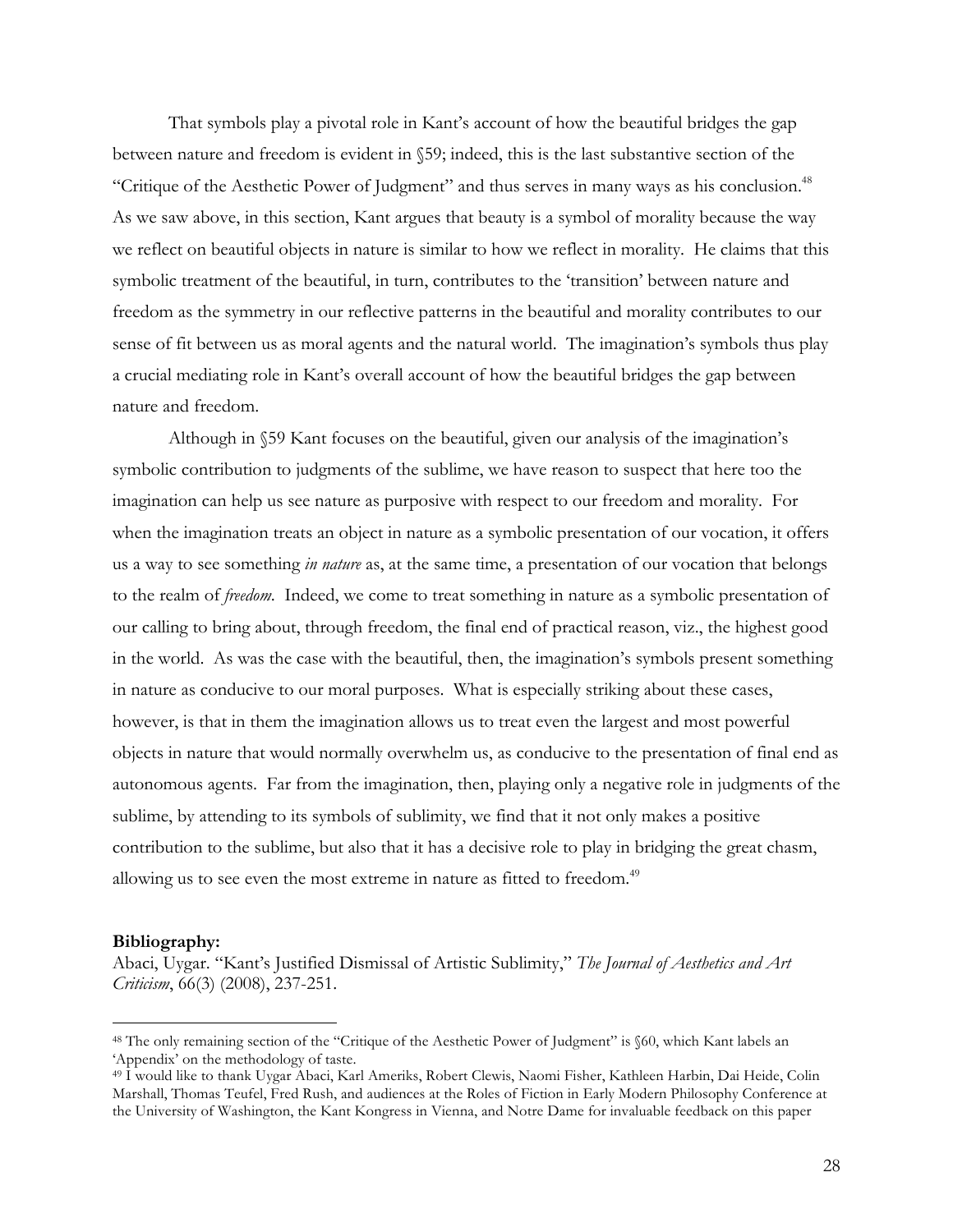—"Artistic Sublime Revisited: Reply to Robert Clewis," *The Journal of Aesthetics and Art Criticism*, 66(3) (2008), 237-251.68(2) (2010): 170-73.

Allison, Henry. *Kant's Theory of Taste*, Cambridge: Cambridge University Press (2001).

Brady, Emily. *The Sublime in Modern Philosophy*, Cambridge: Cambridge University Press (2013a). —"Imagination and Freedom in the Kantian Sublime," in *Imagination in Kant's Critical Philosophy*, ed. Michael Thompson, Berlin: Walter de Gruyter (2013b): 163-182.

Brandt, Reinhard. "The Guiding Idea of Kant's Anthropology and the Vocation of the Human Being," in *Essays on Kant's Anthropology*, ed. Brian Jacobs and Patrick Kain, Cambridge: Cambridge University Press (2003), 85-104.

Budd, Malcolm. *The Aesthetic Appreciation of Nature: Essays on the Aesthetics of Nature*, Oxford: Clarendon Press (2002).

Clewis, Robert. *The Kantian Sublime and the Revelation of Freedom*, Cambridge: Cambridge University Press (2009).

—"A Case for Kantian Artistic Sublimity: A Response to Abaci," *The Journal of Aesthetics and Art Criticism*, 68(2) (2010): 167-70.

—"The Place of the Sublime in Kant's Project," *Studi Kantiani*, 28 (2015): 63-82.

Crawford, Donald. *Kant's Aesthetic Theory*. Madison, WI: University of Wisconsin Press (1974).

Crowther, Paul. *The Kantian Sublime: From Morality to Art*, Oxford: Clarendon Press (1989).

Deligiorgi, Katerina. "The Pleasures of Contra-purposiveness: Kant, the Sublime, and Being Human," *The Journal of Aesthetics and Art Criticism*, 72(1) (2014): 25-35.

Doran, Robert. *The Theory of the Sublime from Longinus to Kant*, Cambridge: Cambridge University Press (2015).

Gibbons, Sarah. *Kant's Theory of the Imagination*, Oxford: Oxford University Press (1994).

Guyer, Paul. *Kant and the Experience of Freedom: Essays in Aesthetics and Morality*, Cambridge: Cambridge University Press (1993).

—*The Values of Beauty: Historical Essays in Aesthetics*, Cambridge: Cambridge University Press (2005).

Henrich, Dieter. *Aesthetic Judgment and the Moral Image of the World: Studies in Kant*. Stanford: Stanford University Press (1992).

Kant, Immanuel. *Critique of Pure Reason*, trans. Paul Guyer, Allen Wood, Cambridge: Cambridge University Press (1998).

—*Prolegomena to Any Future Metaphysics*, trans. Gary Hatfield, Cambridge: Cambridge University Press (1997).

—*Groundwork to the Metaphysics of Morals*, trans. Mary Gregor, Jens Timmermann, Cambridge: Cambridge University Press (2012).

—*Critique of Practical Reason*, trans. Mary Gregor, Cambridge: Cambridge University Press (1997).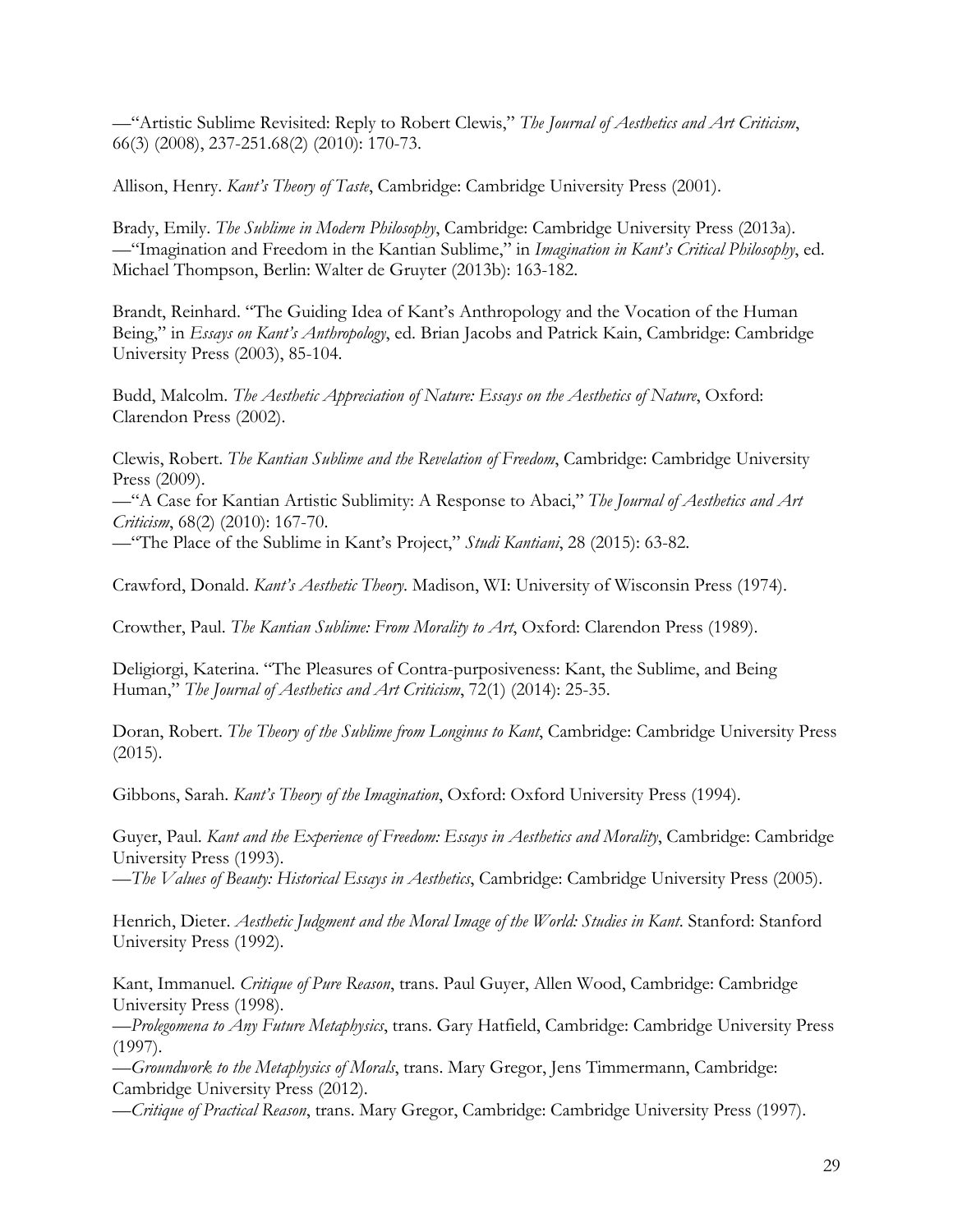—*Critique of the Power of Judgment*, trans. Paul Guyer, Erich Matthews, Cambridge: Cambridge University Press (2002).

—"What Real Progress Has Metaphysics Made in German?" in *Theoretical Philosophy after 1781*, trans. Peter Heath, Cambridge: Cambridge University Press (2002).

—*Religion within the Boundaries of Mere Reason*, trans. Allen Wood, George di Giovanni, Cambridge: Cambridge University Press (1998).

—*Metaphysics of Morals*, in *Practical Philosophy*, trans. Mary Gregor, Cambridge: Cambridge University Press (1996).

—*Anthropology from a Pragmatic Point of View*, trans. Robert Louden, Cambridge: Cambridge University Press (2006).

—*Lectures on Metaphysics*, transl. Karl Ameriks, Steve Naragon, Cambridge: Cambridge University Press (1997).

—*Kants gesammelte Schriften*, eds. Deutschen (formerly, Königlichen Preussichen) Akademie der Wissenschaften, Berlin: Walter de Gruyter (1902).

Kirwan, James. *The Aesthetic in Kant*, London: Continuum (2004).

Loose, Donald. "The Dynamic Sublime as the Pivoting Point Between Nature and Freedom in Kant," in *The Sublime and Its Teleology*, ed. Donald Loose, Leiden, Brill (2011), 53-78.

Louden, Robert. *Kant's Impure Ethics*, Oxford: Oxford University Press (2000).

Lyotard, Jean-François. *Lessons on the Analytic of the Sublime: Kant's " Critique of Judgment," Sections 23-29*, trans. E. Rottenberg. Stanford: Stanford University Press (1994).

Makkreel, Rudolph. "Imagination and Temporality in Kant's Theory of the Sublime," *Journal of Aesthetics and Art Criticism*, 42(3) (1984), 303-15.

—*Imagination and Interpretation in Kant: The Hermeneutical Import of the" Critique of Judgment*,*"* Chicago: University of Chicago Press (1990).

Matherne, Samantha. "Images and Kant's Theory of Perception," *Ergo*, 2(29) (2015): 737-77.

Matthews, Patricia. "Kant's Sublime: A Form of Pure Aesthetic Reflective Judgment," *Journal of Aesthetics and Art Criticism*, 54(2) (1996), 165-80.

Merritt, Melissa. "The Moral Source of the Kantian Sublime," in *The Sublime: From Antiquity to the Present*, ed. Timothy Costelloe, Cambridge: Cambridge University Press (2012), 37-49.

Munzel, Felicitas. "'The Beautiful Is the Symbol of the Morally-Good': Kant's Philosophical Basis of Proof for the Idea of the Morally-Good," *Journal of the History of Philosophy* 33 (1995), 301-29.

Myskja, Bjørn. *The Sublime in Kant and Beckett*, New York and Berlin: Walter de Gruyter (2002).

Ostaric, Lara. "Works of Genius as Sensible Exhibitions of the Idea of the Highest Good," *Kant-Studien*, 101(1) (2010), 22-39.

Pillow, Kirk. *Sublime Understanding: Aesthetic Reflection in Kant and Hegel*, Cambridge, MA: MIT Press  $(2000)$ .